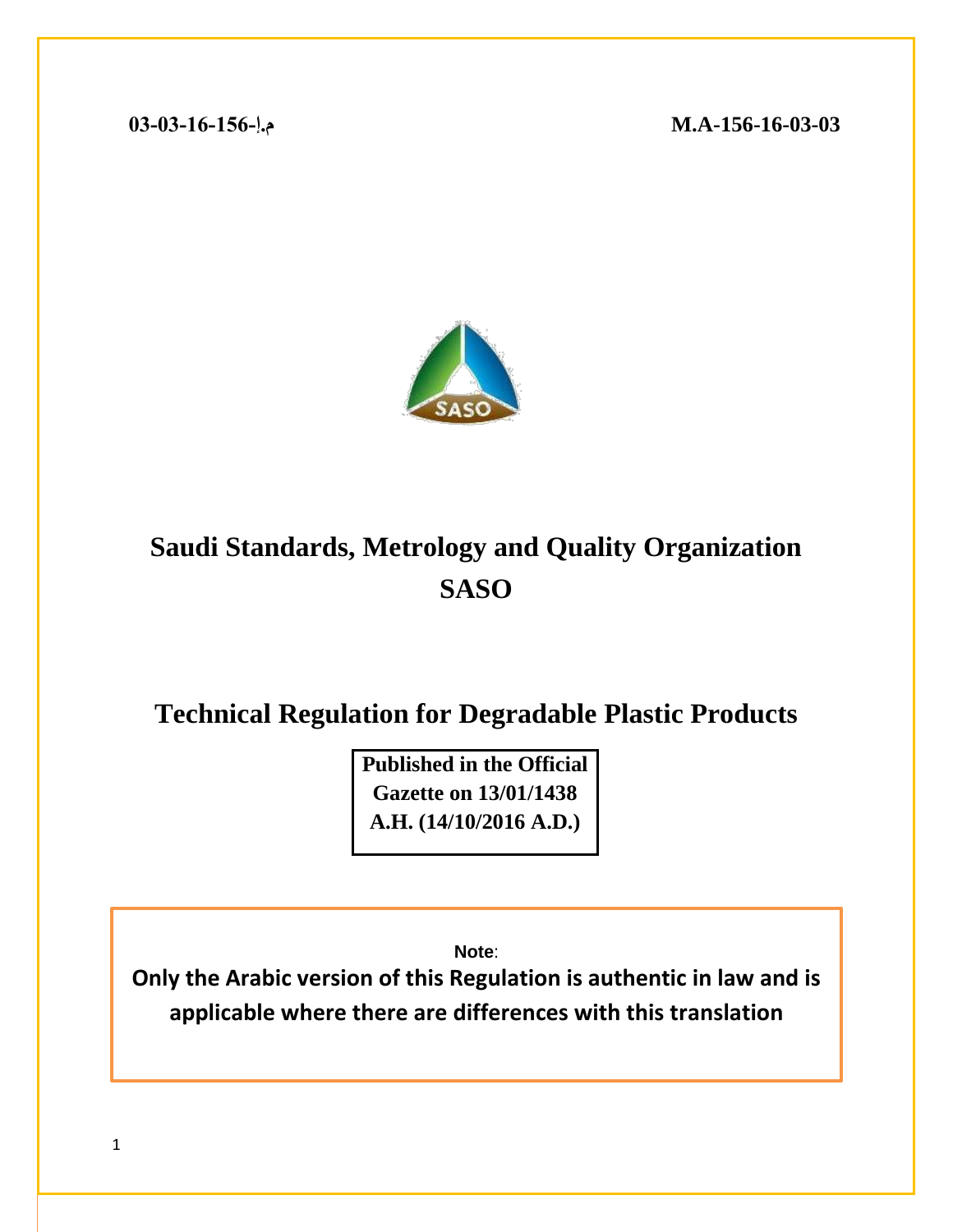## **Contents**

<span id="page-1-0"></span>

| Annex (1) A List of Polyethylene and Polypropylene Products Subject to this Regulation  15 |  |
|--------------------------------------------------------------------------------------------|--|
|                                                                                            |  |
| Annex (3) Conformity Assessment Form (Type 1a) according to ISO/IEC 17067 Type Approval    |  |
| Annex (4) Supplier Conformity Declaration Form Error! Bookmark not defined.                |  |
|                                                                                            |  |
|                                                                                            |  |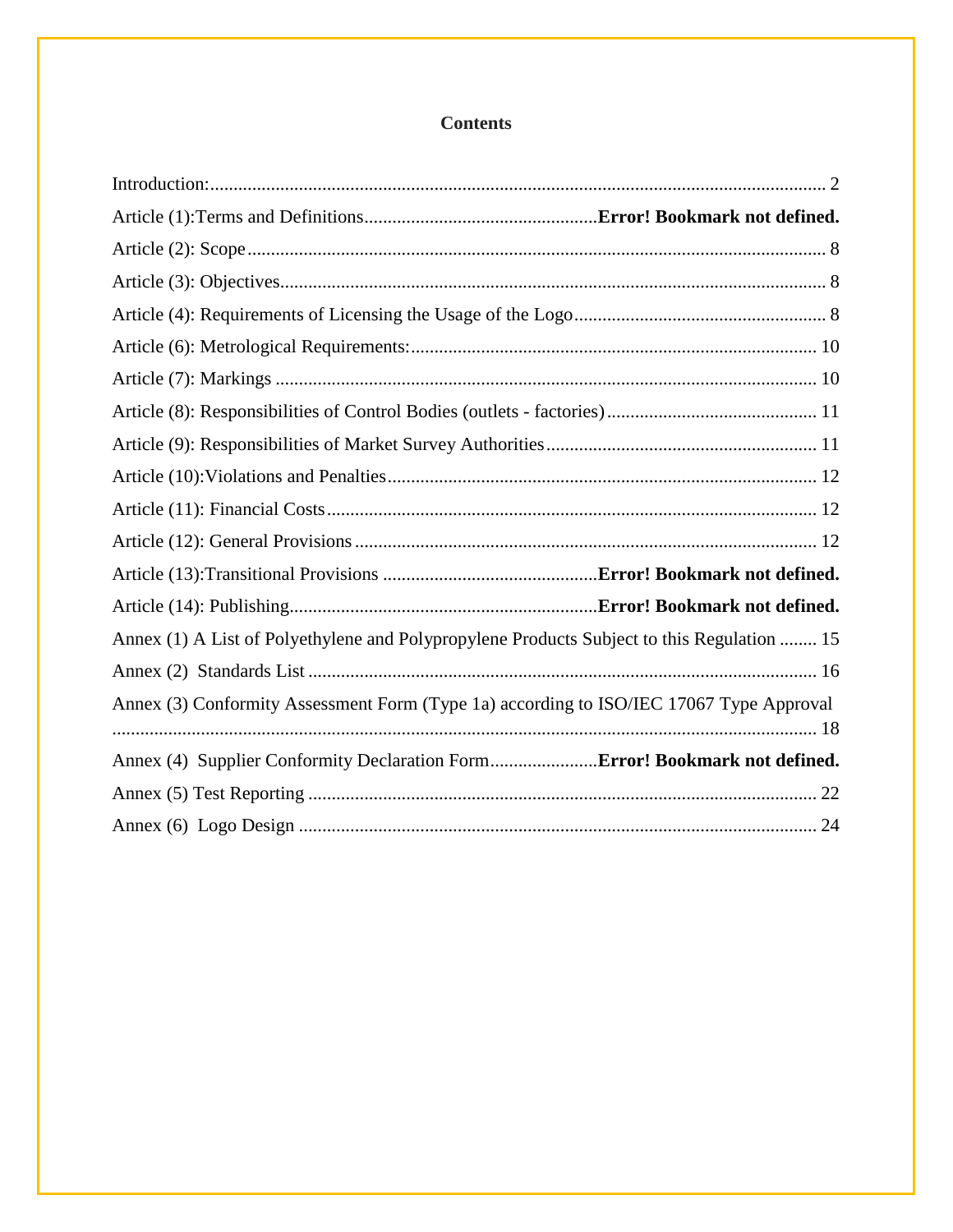#### **Foreword**:

In line with Saudi Arabia's accession to the WTO, as per The Saudi Cabinet Decree 244, dated 09/21/1426 AH concerning the approval of documents of The Kingdom's accession to the World Trade Organization, and the related consequent commitments concerning the Kingdom's harmonizing of its regulations to cope with the principles of the WTO Conventions , especially technical barriers to trade agreement (TBT) that dictates setting no unnecessary technical requirements that may block the flow of goods between Member States, and non-discrimination between products originating in different countries in terms of technical requirements and methods of conformity assessment, and by issuing technical regulations that include basic requirements and unified business processes.

Based on Article III (paragraph - 1) of the Saudi organization for Standards, Metrology and Quality SASO issued by the Saudi Cabinet Decree 216 dated 17/06/1431 H corresponding to 31/5/2010 m , SASO is concerned with "issuance of Saudi standard specifications , systems , quality manuals and conformity assessment, compatible with international standards and guidelines , that fulfills WTO requirements while complying with Islamic Sharia and considering achievement of the Kingdom welfare. "

Based on Article IV (paragraph - 2) of the Saudi organization for Standards, Metrology and Quality SASO issued by the Saudi Cabinet Decree 216 dated 17/06/1431 H corresponding to 31/5/2010 m, SASO is to "issue regulation for conformity assessment procedures for goods, products and services according to the standard specifications that it approves. "

Based on Article VI (paragraph - 14) of the Saudi organization for Standards, Metrology and Quality SASO issued by the Saudi Cabinet Decree 216 dated 17/06/1431 H corresponding to 31/5/2010 m, SASO is to "revise all controlling systems and regulations related to SASO's areas of interest, develop it, suggest the suitable modifications to cope with the quality and safety requirements , introduce it to the concerned bodies , for further study , approval and issuance via official channels."

Based on Article VI (paragraph - 14) of the Saudi organization for Standards, Metrology and Quality SASO issued by the Saudi Cabinet Decree 216 dated 17/06/1431 H corresponding to 31/5/2010 m, SASO "While considering the provisions of article 4 of this regulation, SASO is considered the only authority in all the issues related with standards in the kingdom, also conformity assessment procedures, granting quality marks , measurement and calibration. Consequently, all governmental and private sectors must adhere to the Saudi standard specifications in all their procurement procedures. "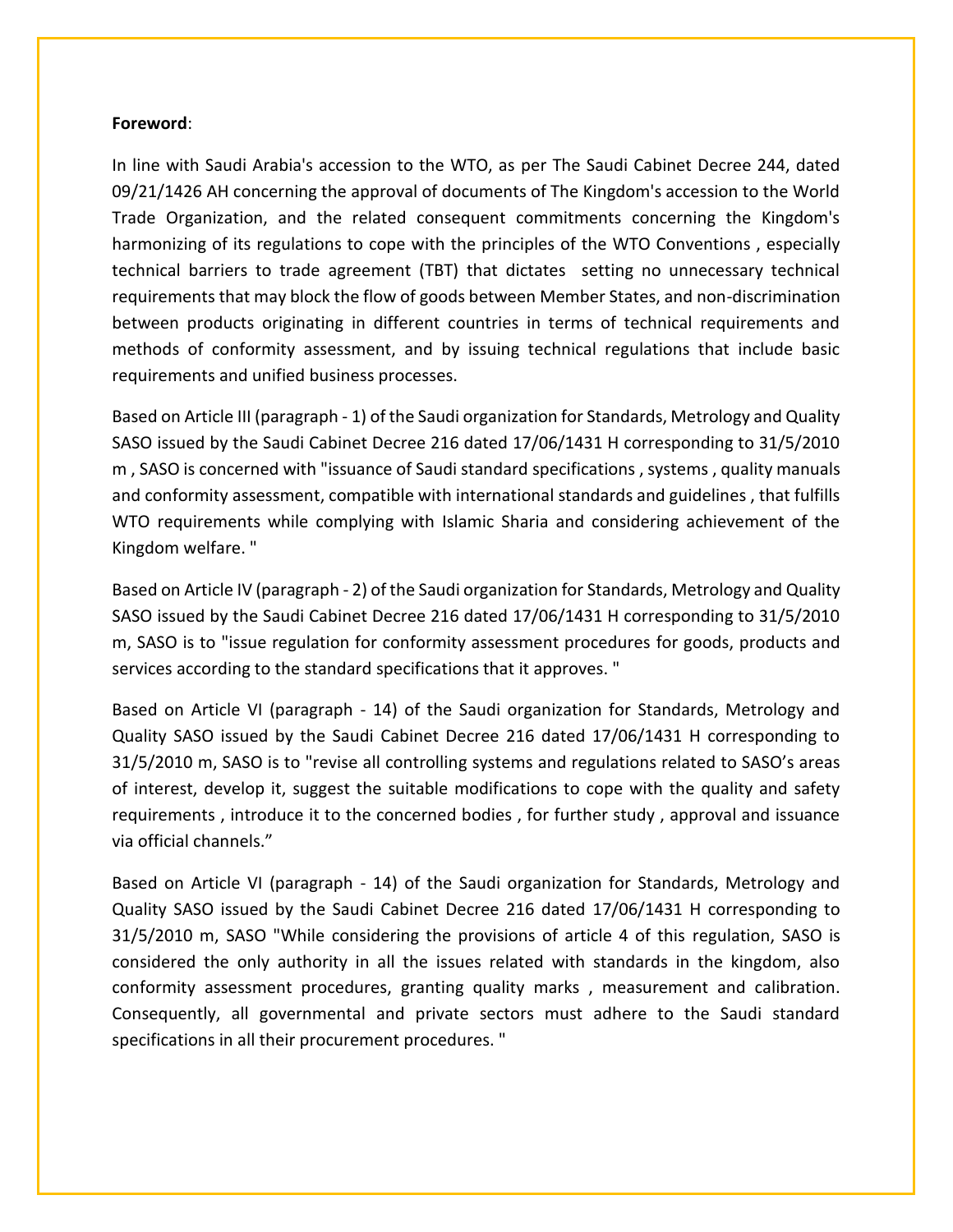Whereas the standard specifications of the products subject to a regulation are considered among others- the basis for the products conformity with the essential requirements for safety, in the specified regulation.

This Technical Regulations are prepared by SASO.

Note: This foreword and all annexes are an integral part of this regulation.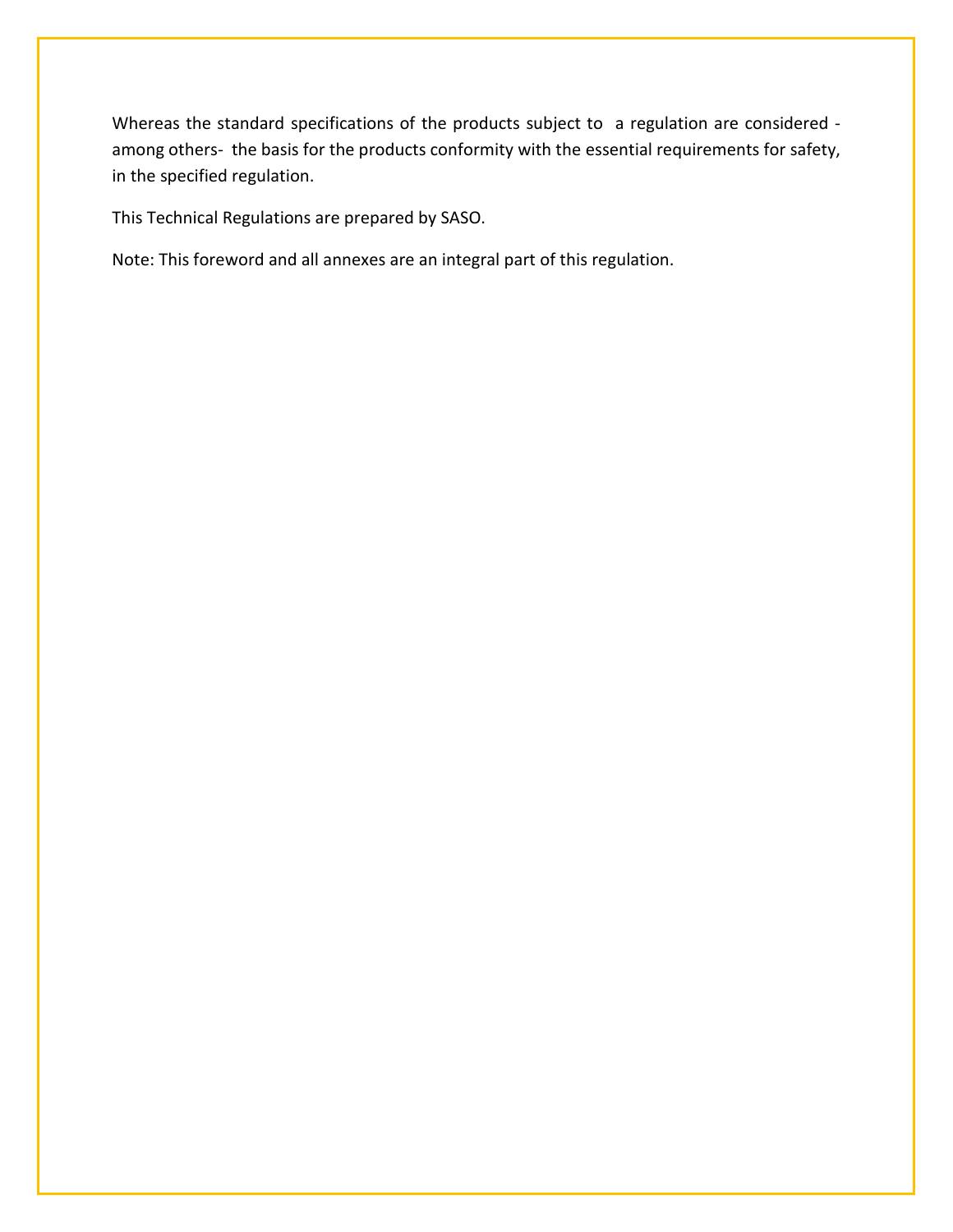#### **Article 1: Terms and Definitions**

+

- **1/1** When applying the articles of this regulation, the terms and expressions, given below, shall have the meanings specified in front thereof, unless the context otherwise requires:
- **KSA**: The Kingdom of Saudi Arabia
- **SASO**: Saudi Standards, Metrology and Quality Organization (SASO)

**The Board:** SASO's Board of Directors.

**Market surveillance Authorities**: are the authorities / government bodies responsible for carrying out market surveillance measures.

**Regulatory authorities**: are the authorities / government bodies with regulatory tasks dictated by their specializations, and that are consequently responsible for the implementation and follow up of technical regulations either in the customs ports, markets or in factories.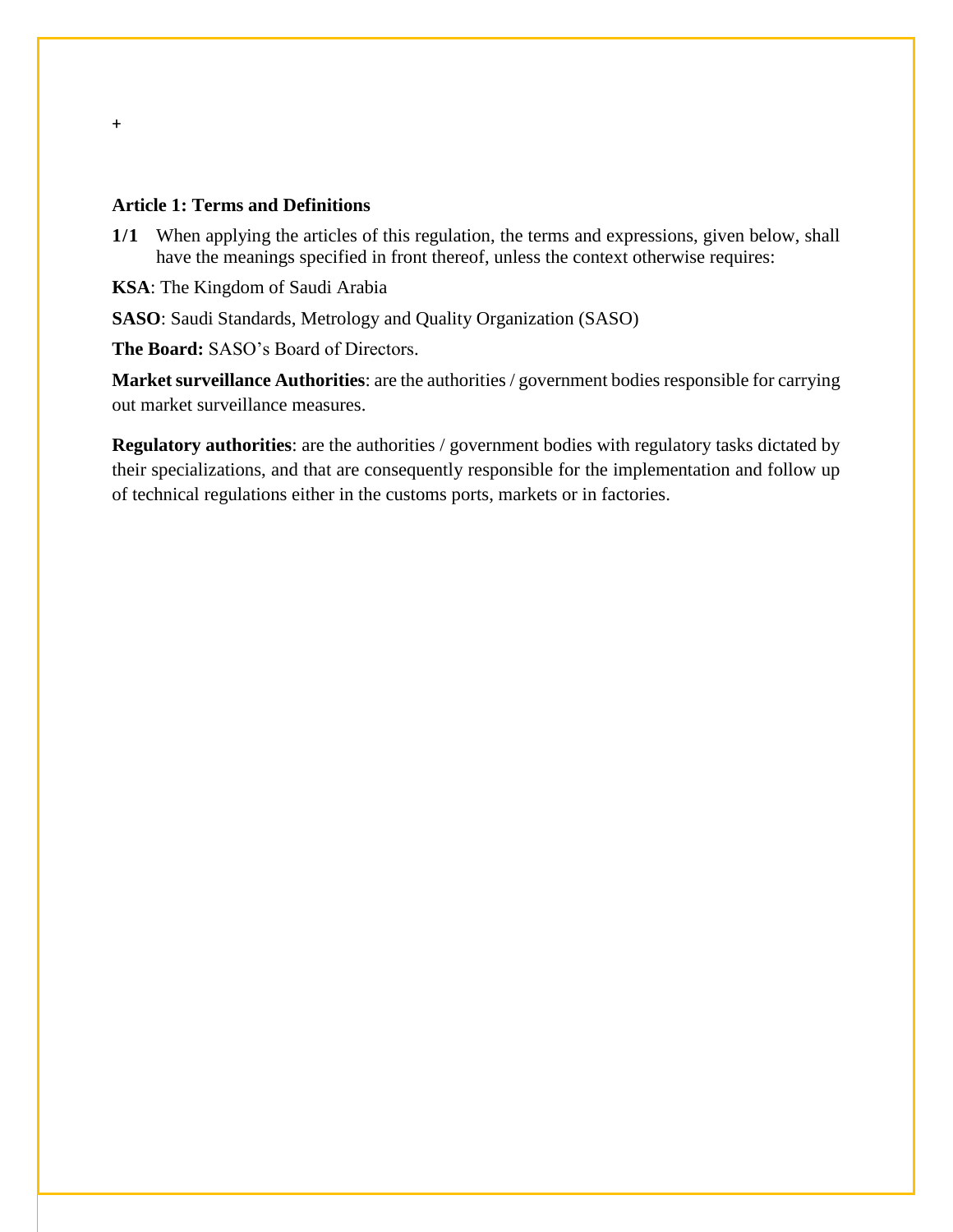**Technical Regulation**: A document approved by the Board of Directors that specifies the characteristics of products and their related processes and methods of production, including the applicable valid administrative provisions; that must be adhered to. It may include – or may search to introduce, justify or suggest- terms and definitions, packaging, and marking or logo requirements for on products, services or processes or production methods.

**Standard:** a document established by consensus (general agreement) and approved by a recognized body (responsible for standards and regulations- legal or administrative entity that has specific tasks and composition) that provides, for common and repeated use, rules, guidelines or characteristics for activities or their results, aimed at the achievement of the optimum degree of order in a given context.

Standards should be based on the consolidated results of science, technology and experience, and aimed at the promotion of optimum community benefits.

In the context of this regulation it is a document specifying the characteristics of the good, material, service or whatever subject to measurement. The standard also offers descriptions, characteristics, level of quality or dimensions and measurements and safety and security requirements. It also includes terminology, symbols, test methods and sampling techniques, packaging, logo and marking.

**Essential requirements**: the special requirements of the products; that may affect the safety, health and the environment; and that must be adhered to.

**Market surveillance**: activities and measures taken by the market surveillance authorities to verify that products meet the requirements set in the relevant technical regulations, and that they do not pose a hazard to health, safety and environment, or any other aspect related to the protection of the public concern.

**Hazard(s):** A potential source of harm.

**Risk (s):** A potential hazards causing damage; related to the severity of damage.

#### **Supplier**:

- product manufacturer, in case he is resident in the Kingdom, or the person identified as the manufacturer of the product through relating the product to his name or to a relevant commercial description, as well as a person that provides the product renewal.

- Agent of the Manufacturer in the Kingdom in the case the manufacturer is resident outside the Kingdom, or importer in the absence of an agent to the manufacturer.

- Any of the supply chain partners, whom activities may impact the product characteristics.

**Conformity Assessment Procedures**: A document approved by the Board of Directors describing the procedure used directly or indirectly for conformity assessment.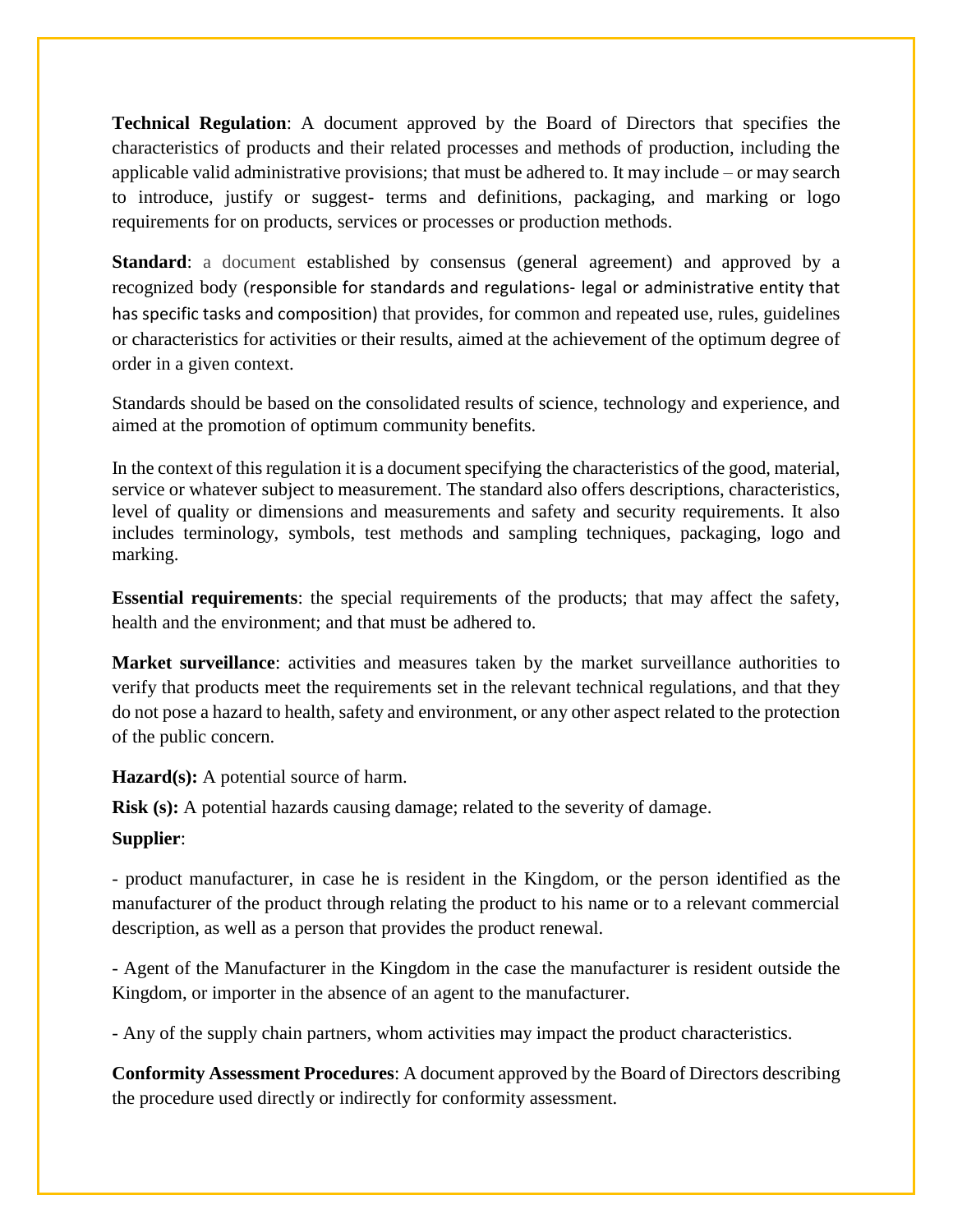**Notified Body**: conformity assessment authority notified by the organization in accordance with conformity assessment bodies acceptance regulations.

**Certificate of Conformity**: certificate issued by the Commission or by one of the notified bodies; that confirms the product or a specific patch of the product is matching the requirements of the relevant standard.

**supplier declaration of conformity**: declaration from the supplier himself - without any mandatory intervention of a third party in the design phase or in the manufacturing processes- that his product is identical to the requirements of the applicable regulations. The declaration may be based on results of tests performed on the product in accordance with the relevant legislations.

**Conformity Certificate**: A certificate issued by SASO or a notified body, which ensures the conformity of a product, or any batch thereof, with the requirements of the relevant standards.

**Saudi Quality Mark**: A mark approved by SASO, confirming that an establishment has an effective management system ensuring the production of a commodity in conformance with the relevant regulation, certification procedure and Saudi standard.

**Products:** Degradable Plastic Products via OXO degradation then biotic degradation.

**Consumer:** Any normal person who got the product directly or through a service and uses it for personal purposes, for his family members, or his property.

**Placing on the market:** Means the first time a product becomes available on KSA market, under responsibility of the manufacturer or importer.

**Making available on the market:** Means any supply of product for distribution, consumption or use in the KSA in the course of a commercial activity, whether in return for payment or free of charge.

**Withdrawal:** Any procedure aiming to prevent products from being available in market and supply chain.

**Recall:** Any procedure aiming to recall products made available for the final user.

**Bio-Degradable Plastics**: A degradable plastic that when degraded results in water, carbon dioxide and biomass as a result of the micro-organisms that occur naturally**.**

**OXO** (**oxo-degradable plastics**): A plastics type that degrades when exposed to certain environmental conditions, to produce smaller parts of molecular weight (fragment parts). This degradable plastics type can be classified based on its exposure time**.** This has to be according to the appropriate standard test method.

**Logo**: SASO owns the degradable plastic Logo which is installed on products according to the requirements of this regulation. This Logo indicates the product's conformity with this regulation. Annex (6) includes its specified shape.

**Licensing the Usage of the Logo**: This is a license issued by SASO, a notified body or a body authorized by SASO. The license is to use a Logo and fix it on the products that meet the requirements of this regulation, including the requirements of related Saudi standards.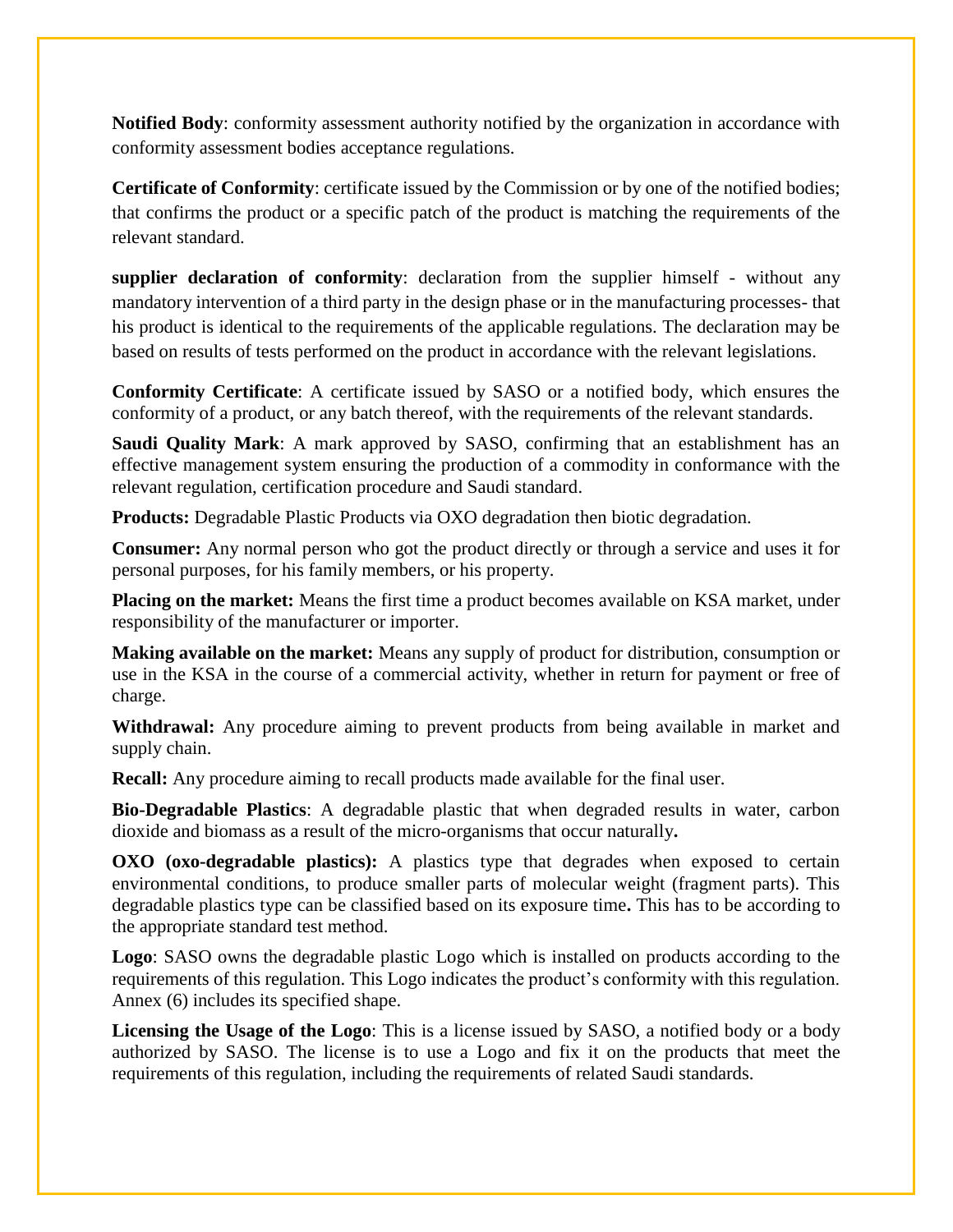**Registered Laboratory:** A laboratory accredited based on ISO 17025 by an approved body in the field of degradable plastics testing. This lab is registered by SASO in order to approve the reports issued by it in the procedures of licensing a Logo usage.

**Test Report:** A test report issued by a registered laboratory, provided that the date of issuance does not exceed one year at the time of applying for the license.

**2/1** The terms and expressions specified herein shall have the meanings specified in the applicable laws, regulation and decrees of SASO.

#### <span id="page-7-0"></span>**Article (2): Scope**

This regulation applies to all the disposable products manufactured from polypropylene and polyethylene plastics which are often used for a short time listed in Annex (1). This disposal by degradation is according to thickness limits stipulated in the approved standards in Annex (2). This regulation makes obligatory that the products are OXO degradable then bio-degradable; in accordance with relevant definitions and terms provided in Article (1) and in accordance with relevant standards provided in Annex (2).

Plastic products used in the medical and food industries are an exception.

#### <span id="page-7-1"></span>**Article (3): Objectives**

This regulation aims at determination of the specific environmental requirements of the degradable plastic products included in the scope of this regulation, for the sake of preservation of the environment, preservation of the health of human consumers and of animals, and to facilitate market surveillance procedures.

Fulfillment of the requirements of this regulation does not revoke adherence to requirements of the related technical regulations concerning safety of product.

#### <span id="page-7-2"></span>**Article (4): Requirements of Licensing the usage of the OXO Logo**

SASO shall grant the license to use the OXO Logo if the following terms are fulfilled:

- **A)** The supplier is officially registered at the official competent authority and having a commercial registration number.
- **B)** The product fulfills all conformity assessment procedures that prove meeting all the requirements of technical regulations regarding the product safety.
- **C)** The product is included in the scope of this regulation and meeting all of its requirements and of the requirements of standards specified in Annex (2).
- **D)** The manufacturer shall have an effective Environment Management System EOS. ISO 14001 certification fulfills this requirement.
- **E)** The supplier shall provide the Conformity Declaration provided in Annex (4).
- **F)** The supplier shall provide a test report from a registered laboratory based on the form provided in Annex (5). The report shall meet the requirements of this regulation and relevant standards.
- **G)** The supplier shall cooperate with the Regulatory Bodies and with market surveillance authorities. For example, provision of the technical file documents, the test reports and any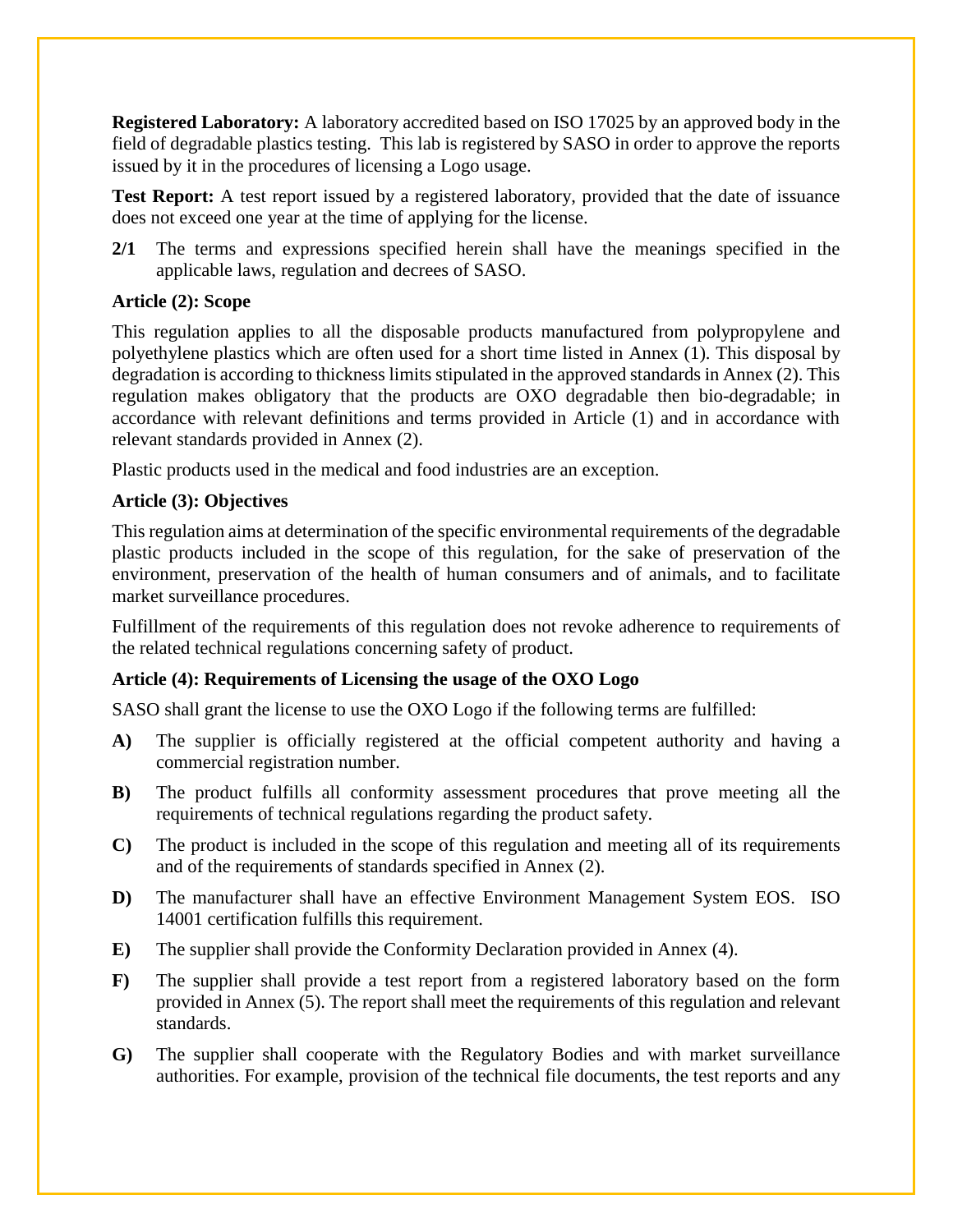other documented information proving fulfillment of the requirements of licensing the Logo usage, where needed.

- **H)** The manufacturer shall only use the additives licensed by SASO, in products manufacturing. The additives used for products in contact with food shall be safe for food, according to relevant standards. Documents proving this shall be provided.
- **I)** All information used in the Logo shall be correct and proven.
- **J)** Logos placed on a product shall meet the requirements of this regulation and The Saudi standards in this concern, particularly, the requirements of the manufacturing date and shelf life of the products covered by this regulation.
- **K)** Usage of the Logo shall be as provided in Annex (6).

#### **Article (5): Steps of Obtaining the License of Logo Usage**

#### **5/1 Application**

A supplier shall follow the following steps to get a license to use the Logo:

- **A)** Apply to SASO an individual separate application for every product intended to be licensed.
- **B)** Submit a hard copy of the valid commercial or industrial license issued by a competent authority.
- **C)** Fill the approved forms of the authority concerned with the product and supply this authority with any other additional documents when requested.
- **D)** Attach the technical file including test reports proving the product's conformity with the requirements of this regulation, issued by a registered laboratory. A copy of the laboratory valid accreditation certificate shall be attached. Test reports shall include the following:
	- **1)** Abiotic Degradation Test Report.
	- **2)** A test report with the results of chemical analysis of residual material and the nondegradable fraction.
	- **3)** A test report of final aero-biodegradation.
- **E)** Attach conformity assessment documents which prove that the product meets safety requirements of the relevant Saudi technical regulation.
- **F)** Provide last year statistical data, for the amounts of local plastic products from the two types: Degradable and non-degradable (in kilograms). SASO shall keep this information confidential.
- **G)** The supplier shall provide SASO with any information related to the product applied to get the license for. The supplier shall also facilitate getting a representative sample of the product, when needed, to verify its compliance with the requirements of this regulation, and at his expense.
- **H)** The supplier shall declare that all information provided by him to SASO are valid and that he is responsible for.
- **I)** The supplier shall pay SASO the costs of licensing the Logo usage.
- **5/2 Licensing the Product**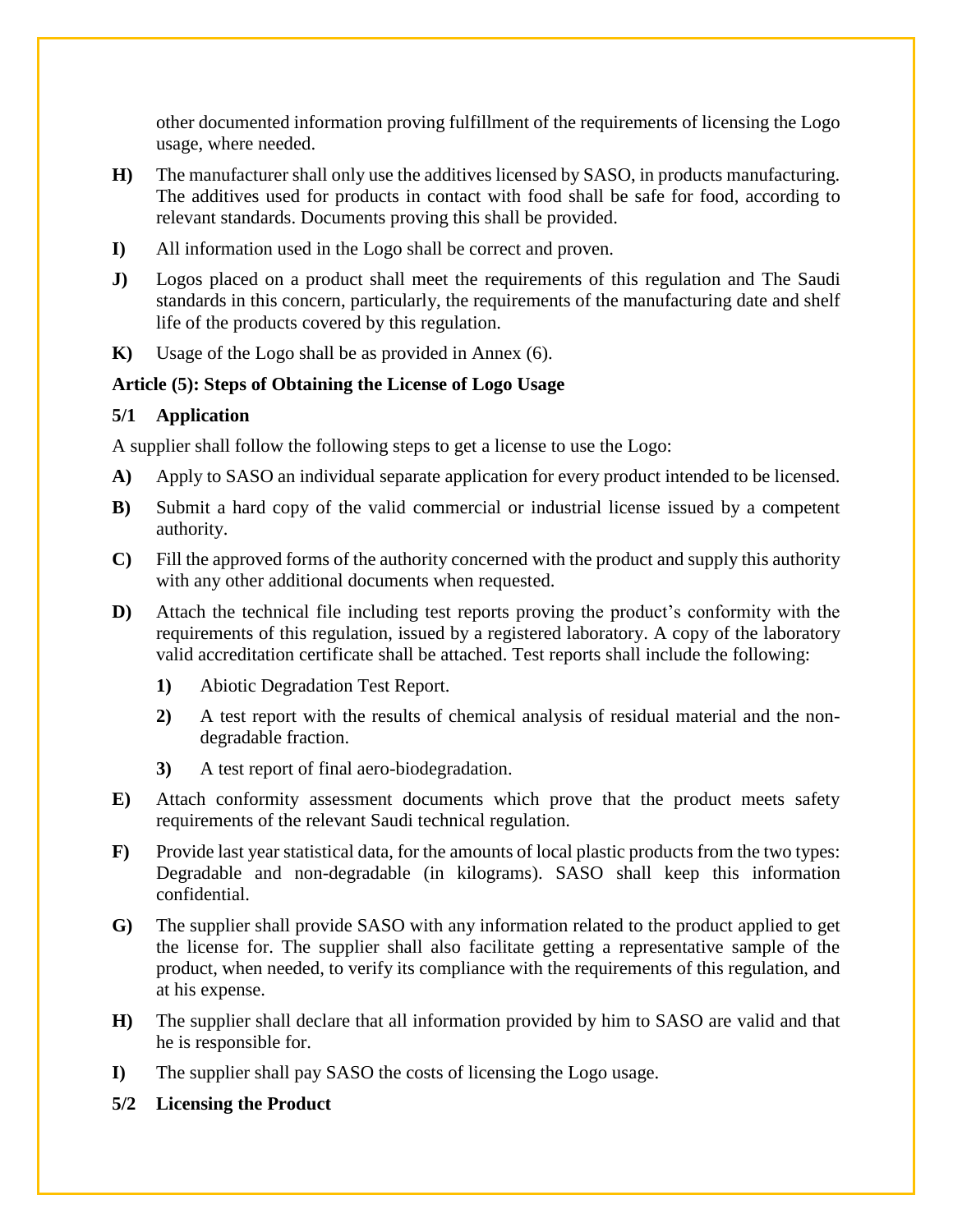SASO shall perform the below procedures to license the Logo usage:

- **A)** SASO shall examine the documents according to the licensing procedure approved for each product in order to verify all licensing requirements are met.
- **B)** SASO shall verify to what extent the product meets the requirements of this regulation, according to conformity assessment form (1a) "model accreditation" set out in Annex (3).
- **C)** SASO shall license the Logo usage after the product's full compliance with all the requirements set forth in this regulation.
- **D**) In case of refusing the supplier's application, He shall be informed in writing, with an explanation, - for the reasons of application refusal.
- **E)** SASO shall issue the license when the supplier meets all requirements and fulfills all required corrections within the period specified in the procedures of licensing the Logo.
- **F)** A competent regulatory agency shall have the right, when necessary, to take samples from random consignments of imported or locally manufactured products and test them in a registered laboratory, provided that the supplier bears the costs of sampling, testing and related matters.
- **G)** Validity period of Logo usage License for the product shall be one renewable year, provided that the supplier submits a renewal application at least one month before the expiration date.

#### **5/3 Terms of Fixing a Logo**

- **A)** The Logo shall only be fixed on licensed products in a clear position at the lower part. In case of bags, Logo shall be fixed on both sides of the bag to be indelible and to occupy 10 - 15 % of total space of both sides. In case of little-sized products that are hard to print on, Logo shall be fixed on the package, after SASO's approval.
- **B)** A supplier shall be allowed to announce the license of Logo usage in his commercial transactions to prove that the products are licensed and subject to SASO's follow-up.
- **C)** License or Logo shall be used only for the licensed products. A supplier shall be prohibited from using the license or Logo misleadingly or incorrectly in any other way deemed misleading by SASO or the Regulatory Bodies.
- **D)** Verify that the packaging materials of products are carrying the Logo.

#### <span id="page-9-0"></span>**Article (6): Metrological Requirements:**

SI units, parts or multiples thereof shall be used.

#### <span id="page-9-1"></span>**Article (7): Logos**

- **a)** Logos of degradable plastics, prepared to be fixed and displayed in the market, shall be written in Arabic or in both English and Arabic in a clear and difficult to remove manner.
- **b)** Logos shall conform with the technical requirements identified in this regulation and in the relevant standards**.**
- **c)** Each piece shall contain in an eligible and non-erasable manner- the following information in Arabic or English or both:
	- **1)** Manufacturer's name and the trademark or any of them.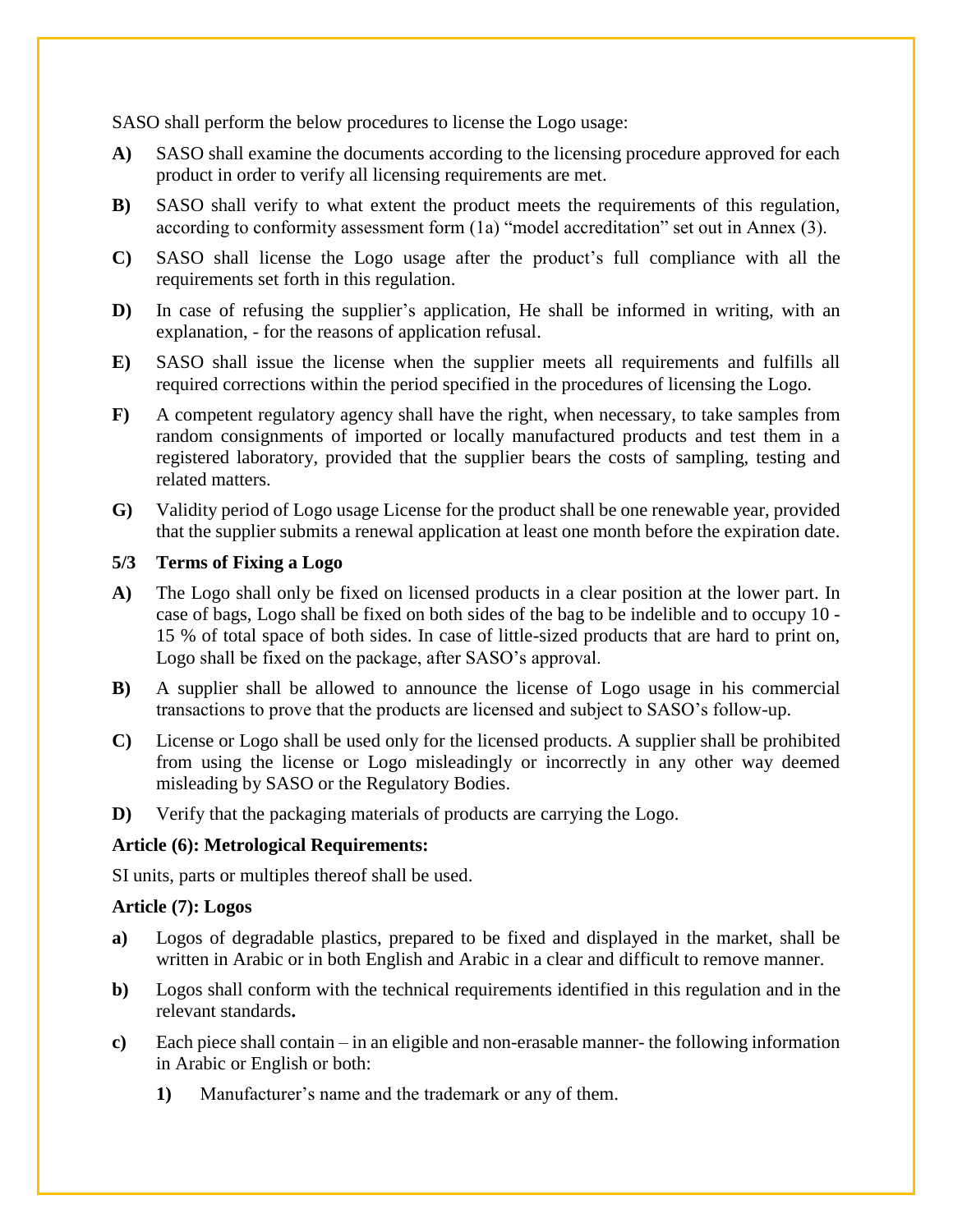- **2)** Country of origin and whether the product was manufactured under a license from a registered trademark / the manufacturing company.
- **3)** Production date; day, month, year, and barcode.
- **4)** Purpose of use and type of application.
- **5)** Shelf life and storage conditions.
- **6)** The Logo that indicates that the product is degradable, on each piece of the product**.**
- **d)** The Logo shall only be fixed on the licensed products in accordance with clause (3/5) of Article (5).
- **e)** All information used in the markings shall be valid and proven.
- **f)** Images or expressions used on product packages shall not violate the public law, morals and the Islamic values prevailing in the KSA.

#### <span id="page-10-0"></span>**Article (8): Responsibilities of Regulatory Bodies (outlets - factories)**

As a part of its competence and powers, Regulatory Bodies shall:

- **a)** verify the procedures of fixing the Logo to products subject to this regulation and verify the Logo data.
- **b)** Randomly, sample the products subject to this regulation and refer such samples to specialized laboratories to check the extent of conformity with the requirements defined herein.
- **c)** Charge the suppliers with the costs of testing and the associated fees.
- **d)** Withdraw the non-conforming products from warehouses and take legal actions, in case of finding that the procedures of fixing the Logo were incorrect.
- **e)** The Regulatory Bodies shall verify that the products subject to this regulation are licensed and Logoed by SASO.

#### <span id="page-10-1"></span>**Article (9): Responsibilities of Market Surveillance Authorities**

As a part of its competence and powers, market surveillance authorities shall:

- **A.** Apply the market surveillance procedures to the products available in the markets and on the products stored in warehouses in order to check correctness of Logo fixing procedures on products subject to this regulation and check the correctness of data.
- **B.** Sample the product, either from the market or warehouses of suppliers (manufacturers, importers, and distributors) to perform the required tests and check conformity with the requirements stated hereof. The supplier shall bear the costs of sampling, shipping and testing the samples, taken to guarantee the continual conformity with the related standard and this regulation.
- **C.** in case of non- conformity of displayed or stored product, with the provisions of this regulation, market surveillance authorities shall take all administrative actions including the withdrawal and recall of the–product. Procedures and penalties referred to in Article (9) shall be applied, after taking the necessary actions.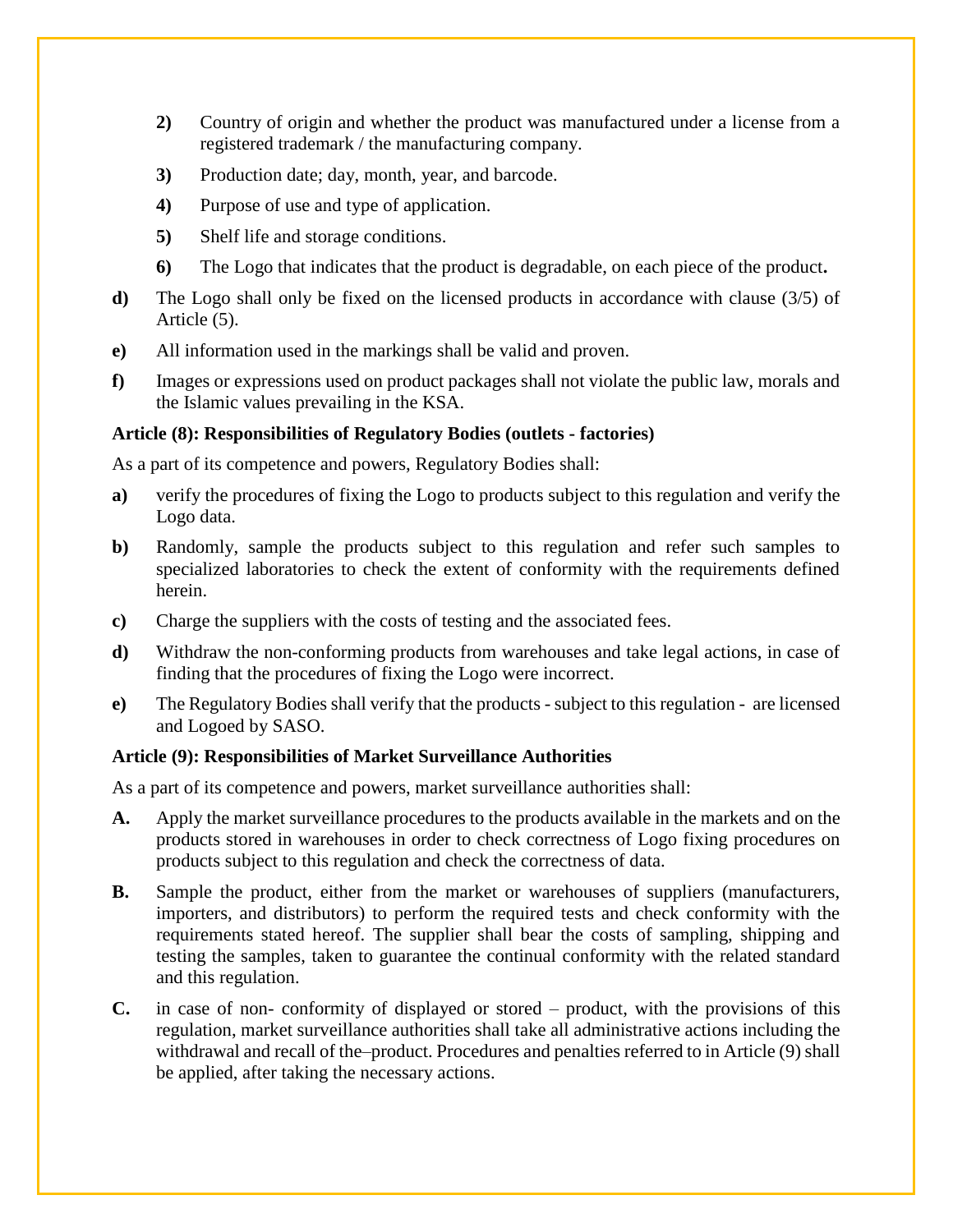#### <span id="page-11-0"></span>**Article (10): Violations and Penalties**

- A) It is prohibited to manufacture, import, place in the market, demonstrate in a showroom or even advertise the products non-conforming with the requirements of the articles of this regulation.
- B) Non-fulfillment of the product for the requirements of this regulation is considered a sufficient reason to judge the product as incompatible by the market surveillance and regulatory authorities. This judgment means that the product may cause danger to consumer health and safety and the environment, in the following cases (not exclusive):
	- 1) Incorrect fixation or non-fixation of the Logo.
	- 2) Lack, unavailability or incompleteness of technical documentation.
	- 3) Lack, unavailability or incompleteness of product data or usage guidelines.
- C) In case of non-conformity to the provisions of this Regulation, the market surveillance authorities - depending on the situation – shall take all the necessary measures to remove the violations and their effects on the market. In this concern the market surveillance authorities may:
	- 1) Forcing the violating, non-conforming party; responsible for producing, placing in the market, or demonstration in a showroom, to withdraw the product from stores or from the market with the aim of correction or –if possible- re-exporting or destruction (according to the nature of the product), during the period determined by the market surveillance authorities.
	- 2) Withdrawal, seizure or destruction of products, or any other action to recall from the markets. Market surveillance authorities -depending on the situation – may announce of the product recall from the market, and the non-confirming party shall pay for all the costs .
- D) In case of non-conformity of the product, the Commission shall take the necessary measures concerning products non-conforming with the requirements of this regulation, including the cancellation of the license to use the Logo
- E) Without prejudice to any more severe penalty provided by the regulations in force, the supplier violating the provisions of the regulations shall be punished by penalties stipulated in the valid Commercial Fraud system, or any other system that replaces it.

#### <span id="page-11-1"></span>**Article (11): Financial Costs**

.

(All costs shall be in Saudi Riyal (SR))

| S.             | <b>Clause</b>                                               | <b>Costs</b>         |
|----------------|-------------------------------------------------------------|----------------------|
|                | <b>Application Costs</b>                                    | 500                  |
| $\overline{2}$ | Technical<br>Elementary<br><b>Documentation Study Costs</b> | 2500/ business day   |
|                | Costs of Licensing Logo<br>Usage                            | 600 for each product |

#### <span id="page-11-2"></span>**Article (12) General Provisions**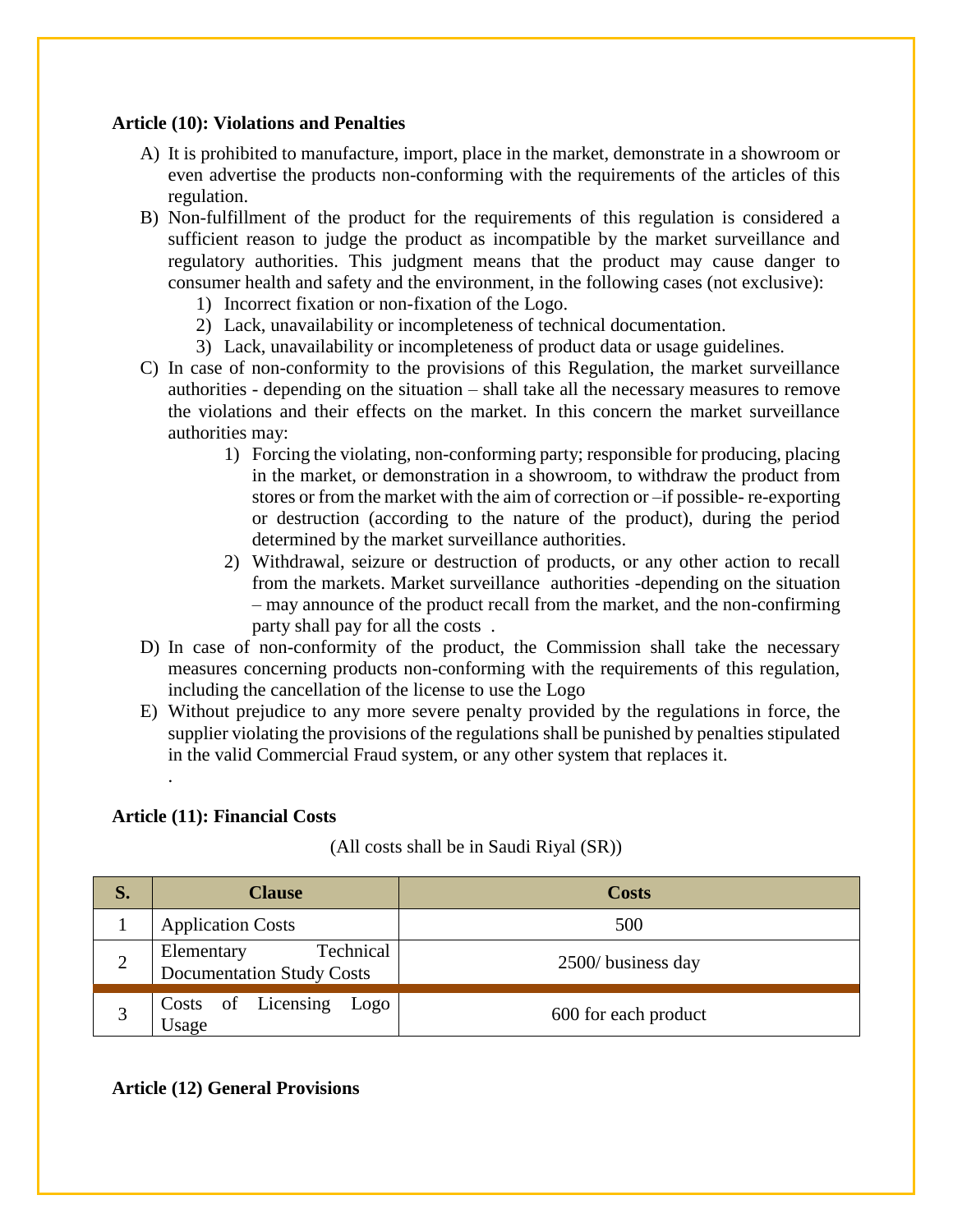- 1) The supplier bears full legal responsibility for the implementation of the requirements of this regulation, penalties provided by the commercial fraud system or any related systems, shall be applied to him, if proven to violate any of the articles of this regulation.
- 2) This regulation does not prevent the supplier's commitment to all other systems or regulations in force in the Kingdom; concerned with the handling, transportation and storage of the product, as well as systems and/ or regulations related to the environment, security and safety.
- 3) All suppliers of the product subject to the provisions of this Regulation, shall provide inspectors of regulatory and market surveillance authorities with all the facilities and information they require to carry out their assigned tasks.
- 4) Were new originated situations that cannot be treated under the provisions of these Regulations, or were a dispute arises as a result of the application of articles of the regulations, the matter is unfurled to a committee set up in the Commission to issue the appropriate decision in this case or dispute, considering the community interest.
- 5) The supplier can submit a new application after the demise of the reasons for rejection of the application, and after making the necessary corrections for the reasons that led to the refusal, and the payment of any additional costs determined by the Commission.
- 6) The Board shall examine the complaints, it receives concerning products having conformity certificate or quality mark, through specialized committees, where validity of these complaints is checked and consequently legal systematic actions taken, in case a violation proved.

7) the commission is authorized to cancel the conformity certificate or the license to use the quality mark if the supplier violates the terms of this regulation, and to take legal action to ensure the preservation of the community rights.

8) Were modifications performed on the product during the period of validity of conformity certificate, or license to use the quality mark (except modification in shape) the certificate or license be canceled for this product, and supplier must submit a new request.

9) The organization, and only the organization has the right to interpret the articles of this regulation, and all the beneficiaries of the application of this Regulation must be committed to interpretations issued by the organization.

#### **Article (13) Transitional Provisions**

1) The supplier is to take all the necessary corrective actions to conform the provisions of this Regulation, within a period of not more than (six months) from the date of working out.

2) While considering the provisions of paragraph (1) of this article, the supplier is allowed to circulate the products that are not fulfilling the requirements of this regulation, for a maximum one year period from the date of working out.

3) This Regulation - once adopted - cancels all preceding regulations issued in the field of conformity of cement, gypsum and their derived products as used in the sectors of construction and building for safety requirements before they are placed in the market and after the products are available.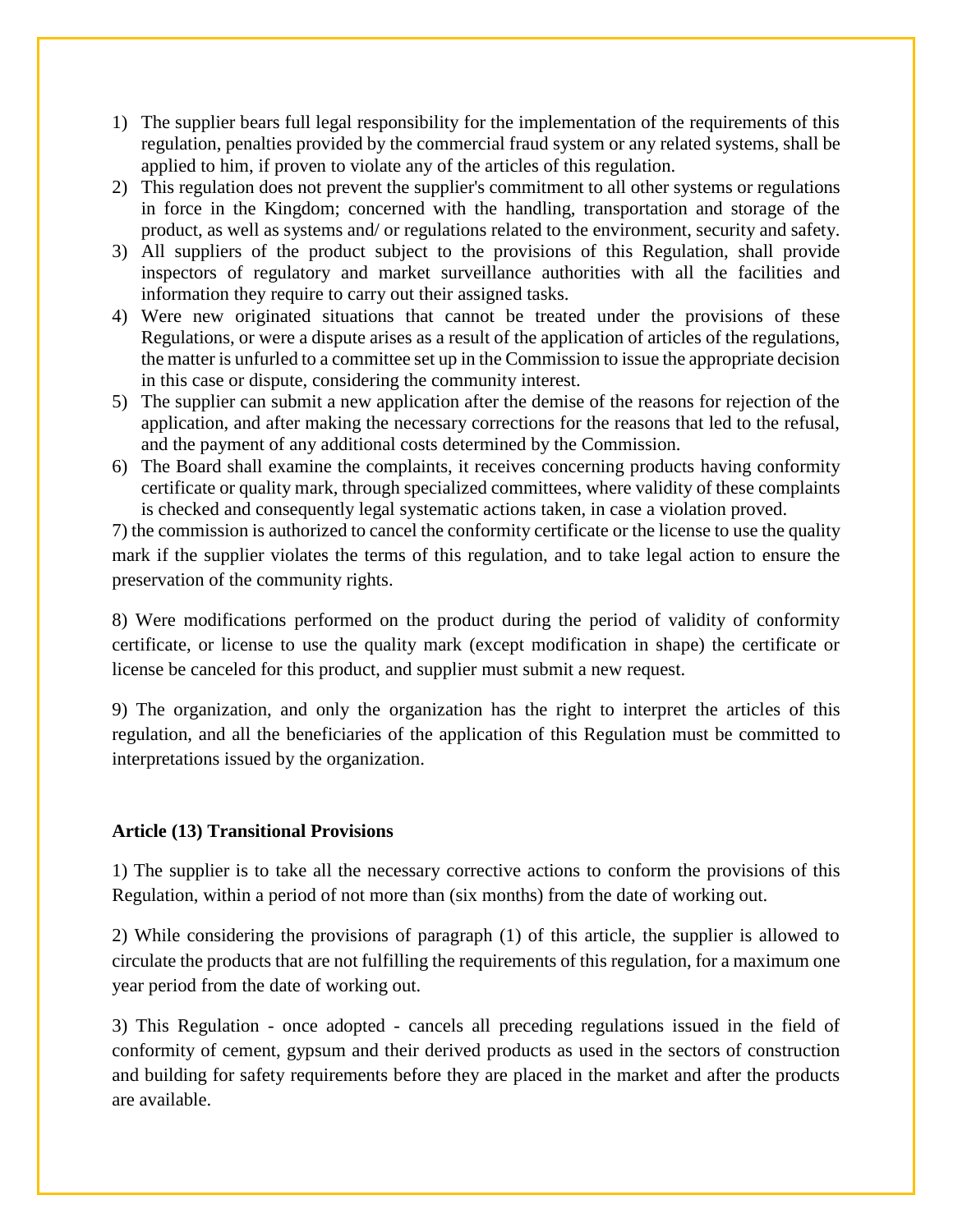## **Article (14) Publishing**

These Regulations shall be published in the Official Gazette.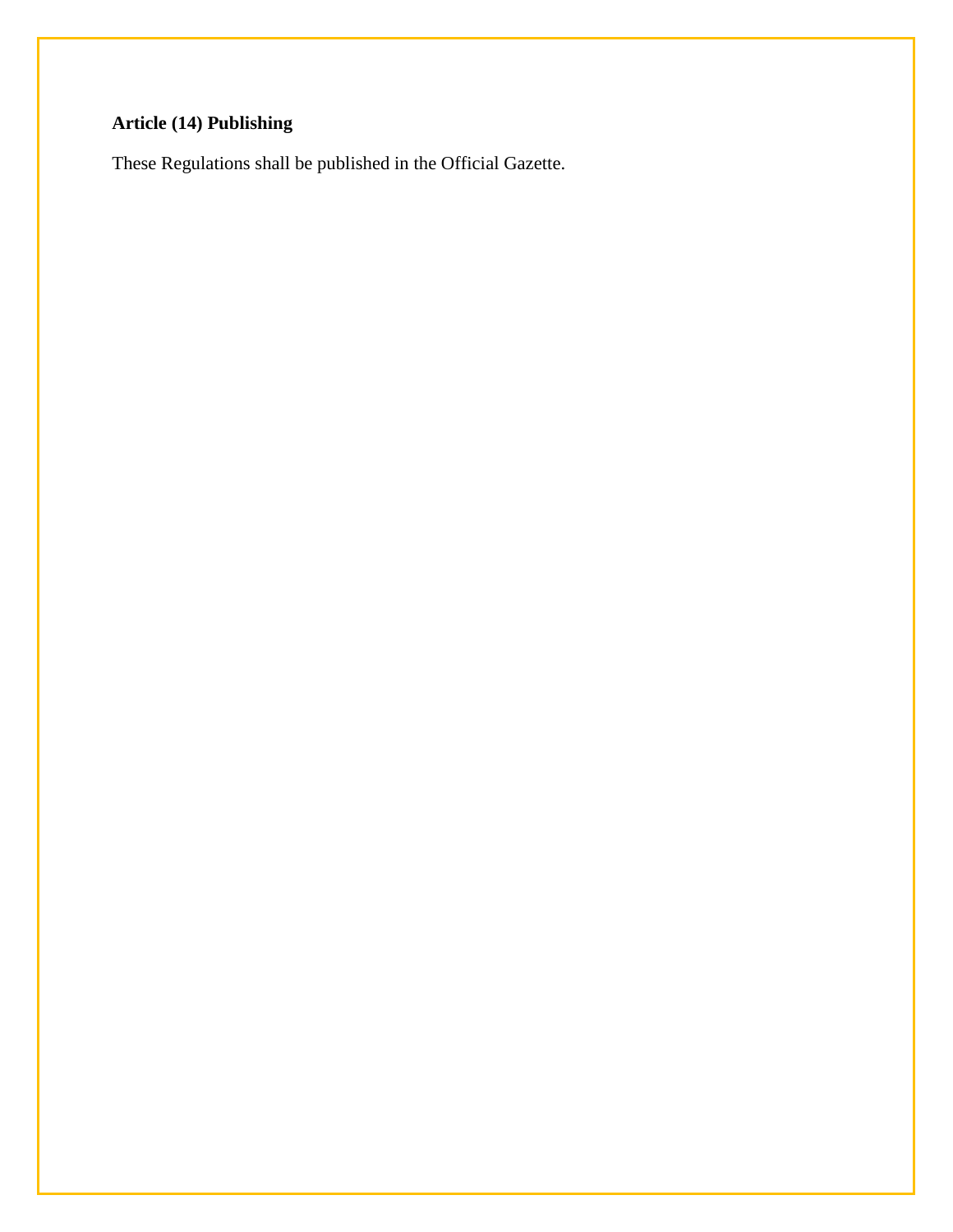## **Annex (1)**

## **A List of Polyethylene and Polypropylene Products Subject to this Regulation**

<span id="page-14-1"></span><span id="page-14-0"></span>

| No.            | <b>Product Name</b>                                                  | <b>Custom Code</b> |
|----------------|----------------------------------------------------------------------|--------------------|
| $\mathbf{1}$   | <b>Carrier Bags</b>                                                  | 39211300           |
| $\overline{2}$ | <b>Courier Bags and Parcels</b>                                      | 39211300           |
| 3              | Mail Order Bags for Periodicals (Bags for Magazines and              | 39211300           |
|                | Newspapers)                                                          |                    |
| $\overline{4}$ | Plastic bags for soil treatment, agricultural/horticultural          | 39269069           |
|                | applications (e.g. banana bags and cultivated soil covers)           |                    |
|                |                                                                      | 39211200           |
| 5              | Bubble plastic bags and plastic covers for protection against shocks | 39211100           |
|                |                                                                      | 39202000           |
|                |                                                                      | 39219000           |
|                |                                                                      | 39211200           |
| 6              | Flower plastic wraps                                                 | 39211100           |
|                |                                                                      | 39202000           |
|                |                                                                      | 39219000           |
|                | Plastic covers for secondary packaging                               | 39211200           |
|                |                                                                      | 39211100           |
| $\overline{7}$ |                                                                      | 39202000           |
|                |                                                                      | 39219000           |
|                |                                                                      |                    |
| 8              | Elastic plastic films 'rolls' for goods' packaging                   | 39211300           |
| 9              | Clinging plastic films 'rolls' for packaging                         | 39211300           |
| 10             | Plastic liners for cardboard boxes                                   | 63063000           |
| 11             | Polyethylene sheets as table covers                                  | 39211900           |
|                |                                                                      | 39232100           |
|                | Personal care products, made of plastics, such as gloves, shoe       | 39262090           |
| 12             | covers, and any disposable personal care plastic products            | 39269099           |
|                |                                                                      | 63079040           |
| 13             | Bags for packaging of bread, nuts, sweets and all bakery products    | 39232100           |
| 14             | Plastic bags for saplings                                            | 39232100           |
| 15             | Heat-shrinkable plastic films 'rolls'                                | 39232100           |
|                |                                                                      | 39151000           |
|                |                                                                      | 39173210           |
|                | All plastic bags for one-time use, including shopping bags, garbage  | 39241090           |
| 16             | bags, clothes bags, one-time use food tools like plates, spoons and  | 39232100           |
|                | cups of food.                                                        | 39241039           |
|                |                                                                      |                    |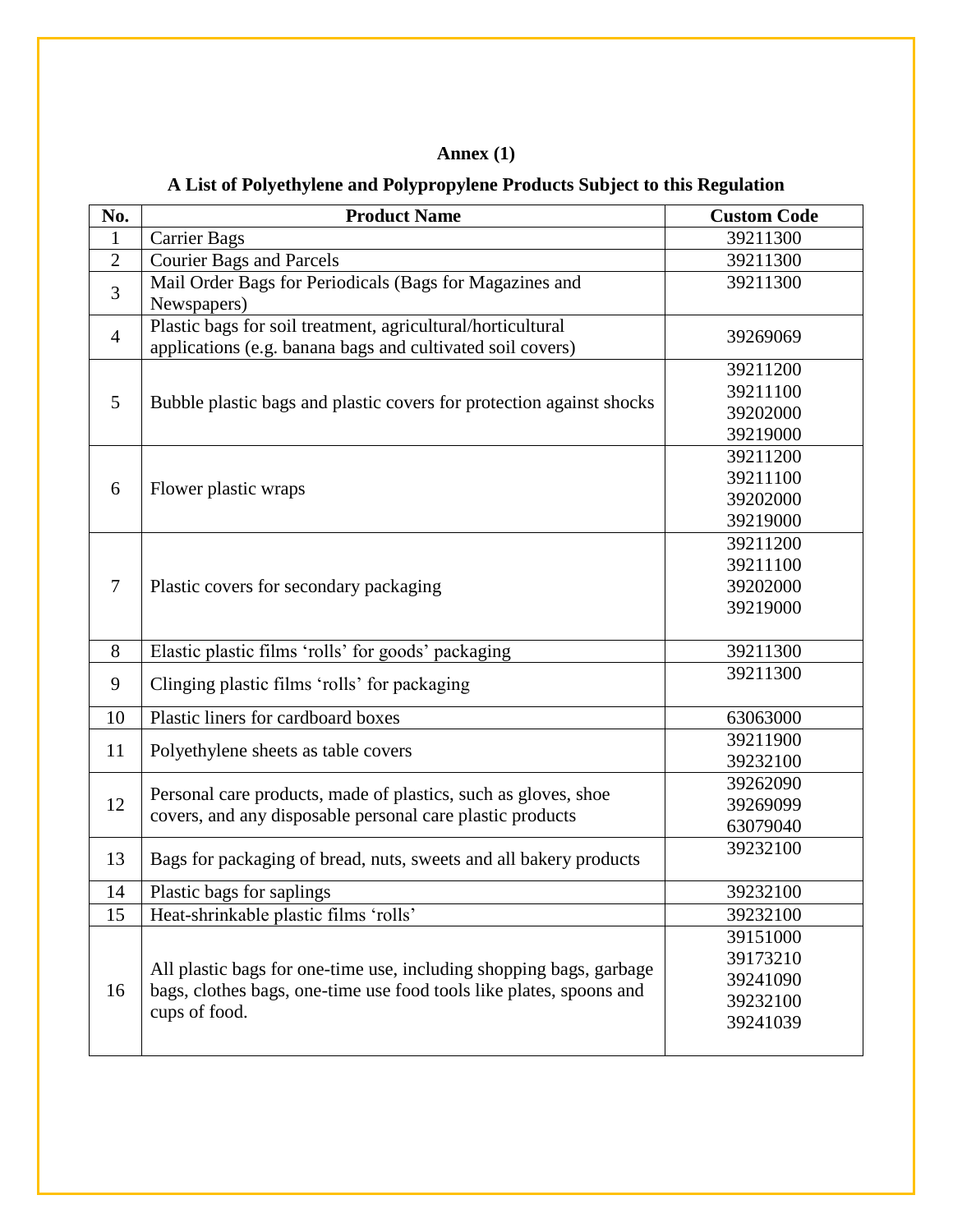## **Annex (2)**

#### **Standards List**

<span id="page-15-1"></span><span id="page-15-0"></span>

|                | <b>Standard</b>       | <b>Standard Title</b>                                                                                                                                                                                                                        |  |  |
|----------------|-----------------------|----------------------------------------------------------------------------------------------------------------------------------------------------------------------------------------------------------------------------------------------|--|--|
| $\mathbf{1}$   | <b>SASO 2879</b>      | <b>Degradable Plastic Products</b>                                                                                                                                                                                                           |  |  |
| $\overline{2}$ | SASO ISO 14851:2009   | Determination of Ultimate Aerobic Biodegradability of<br>Plastic Materials in an Aqueous Medium - Method of<br>Measuring the Oxygen Demand in a Closed Respirometer                                                                          |  |  |
| 3              | SASO ISO 14852:2009   | Determination of Ultimate Aerobic Biodegradability of<br>Plastic Materials in an Aqueous Medium - Analysis of<br><b>Evolved Carbon Dioxide Method</b>                                                                                        |  |  |
| $\overline{4}$ | SASO ISO 14855-1:2014 | Determination of Ultimate Aerobic Biodegradability of<br>Plastic Materials under Controlled Composting Conditions -<br>Analysis of Evolved Carbon Dioxide Method - Part 1:<br><b>General Method</b>                                          |  |  |
| 5              | SASO ISO 14855-2:2014 | Determination of the Aerobic Biodegradability Peak of<br>Plastic Materials under Conditions of Fertilizers Degradation<br>- Analysis of Evolved Carbon Dioxide Method - Part 2:<br>Gravimetry of Carbon Dioxide in a Laboratory - Scale Test |  |  |
| 6              | SASO ISO 17556:2014   | Plastics - Determination of the Ultimate Aerobic<br>Biodegradability in Soil by Measuring Oxygen Demand in a<br>Respirometer or Measuring the Amount of Emitted Carbon<br>Dioxide                                                            |  |  |
| $\tau$         | ASTM D 6954           | Standard Guide for Detection of Degradable Plastics in<br>Environment and Testing it through a Combination of<br>Oxidation and Biodegradation                                                                                                |  |  |
| 8              | BS 8472:2011          | Methods of Evaluating the Biodegradability of Plastics<br>Which Degrade by Oxidation then bio-degradability (OXO)<br>and Evaluating the Plant Poisoning by Wastes in Secured<br>Laboratory Conditions.                                       |  |  |
| 9              | <b>CEN/TR 15351</b>   | Plastics - Vocabulary of Degradable Plastic Materials                                                                                                                                                                                        |  |  |
| 10             | 1863 SASO GSO         | Food Packages - Part 2 Plastic Packages - General<br>Requirements                                                                                                                                                                            |  |  |
| 11             | ASTM D6988            | Standard Guide for Determining the Thickness of Test<br>Specimens of Plastic Films                                                                                                                                                           |  |  |
| 12             | <b>ASTM D5208-14</b>  | Standard Practice for Fluorescent Ultraviolet (UV) Exposure<br>of Photodegradable Plastics                                                                                                                                                   |  |  |
| 13             | ASTM D3826-98:2013    | Standard Practice for Determining the Degradation End Point<br>in the Degradation of Polyethylene and Polypropylene Using<br>a Tensile Test                                                                                                  |  |  |
| 14             | ASTM D4001            | Standard Test Method for Determination of Weight-Average<br>Molecular Weight of Polymers                                                                                                                                                     |  |  |
| 15             | <b>ASTM D2765-11</b>  | Standard Test Methods for Determination of Gel Content and<br><b>Swell Ratio of Cross-linked Ethylene Plastics</b>                                                                                                                           |  |  |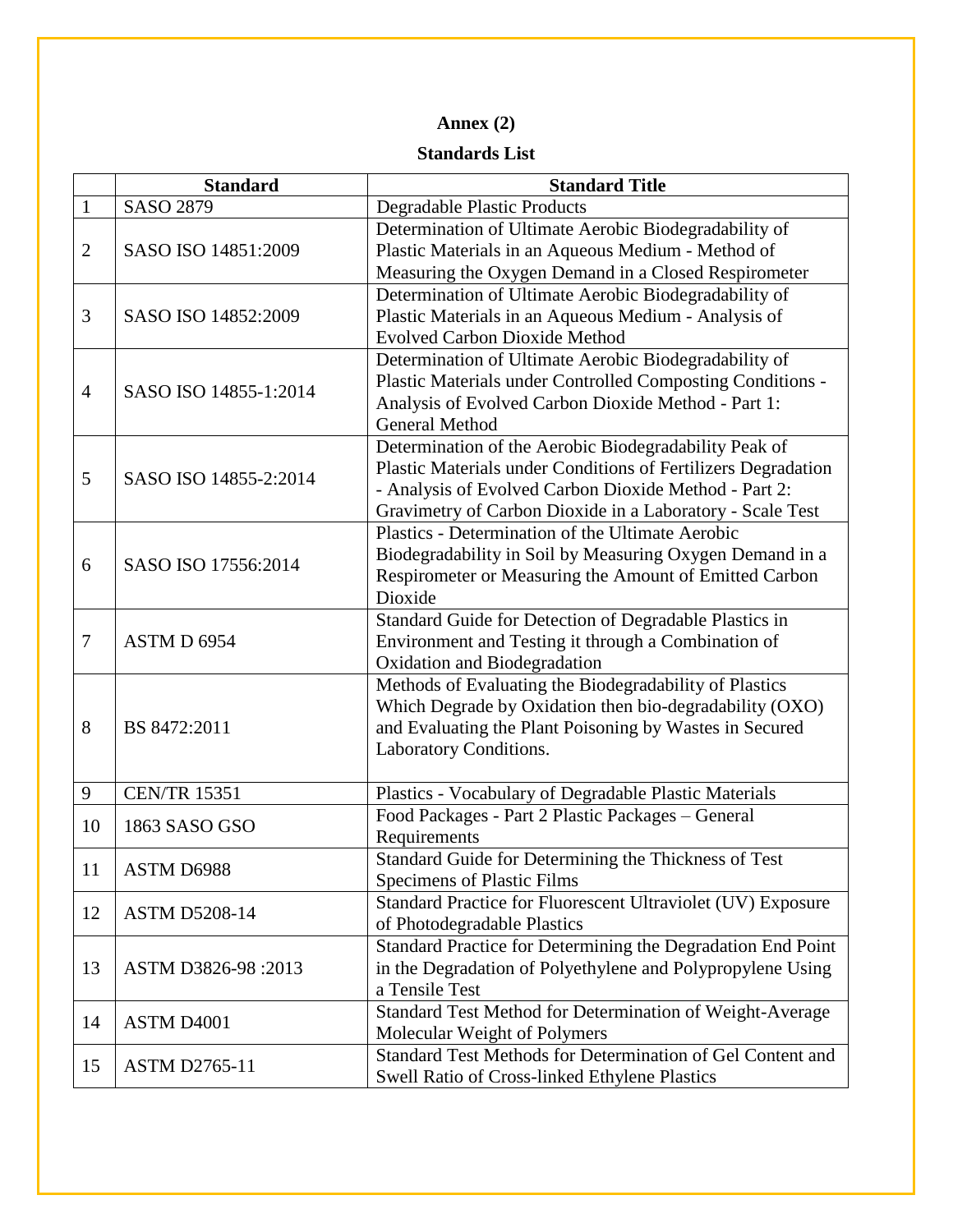<span id="page-16-0"></span>

| 16 | ASTMD5988-12   | Standard Method for Determining Aerobic Biodegradation of<br><b>Plastic Materials in Soil</b>                                                                                                            |
|----|----------------|----------------------------------------------------------------------------------------------------------------------------------------------------------------------------------------------------------|
|    | ISO 17556:2012 | Plastics - Determination of the Ultimate Aerobic<br>Biodegradation of Plastic Materials in Soil by Measuring<br>Oxygen Demand in Measuring Respiration or the Amount of<br><b>Emitted Carbon Dioxide</b> |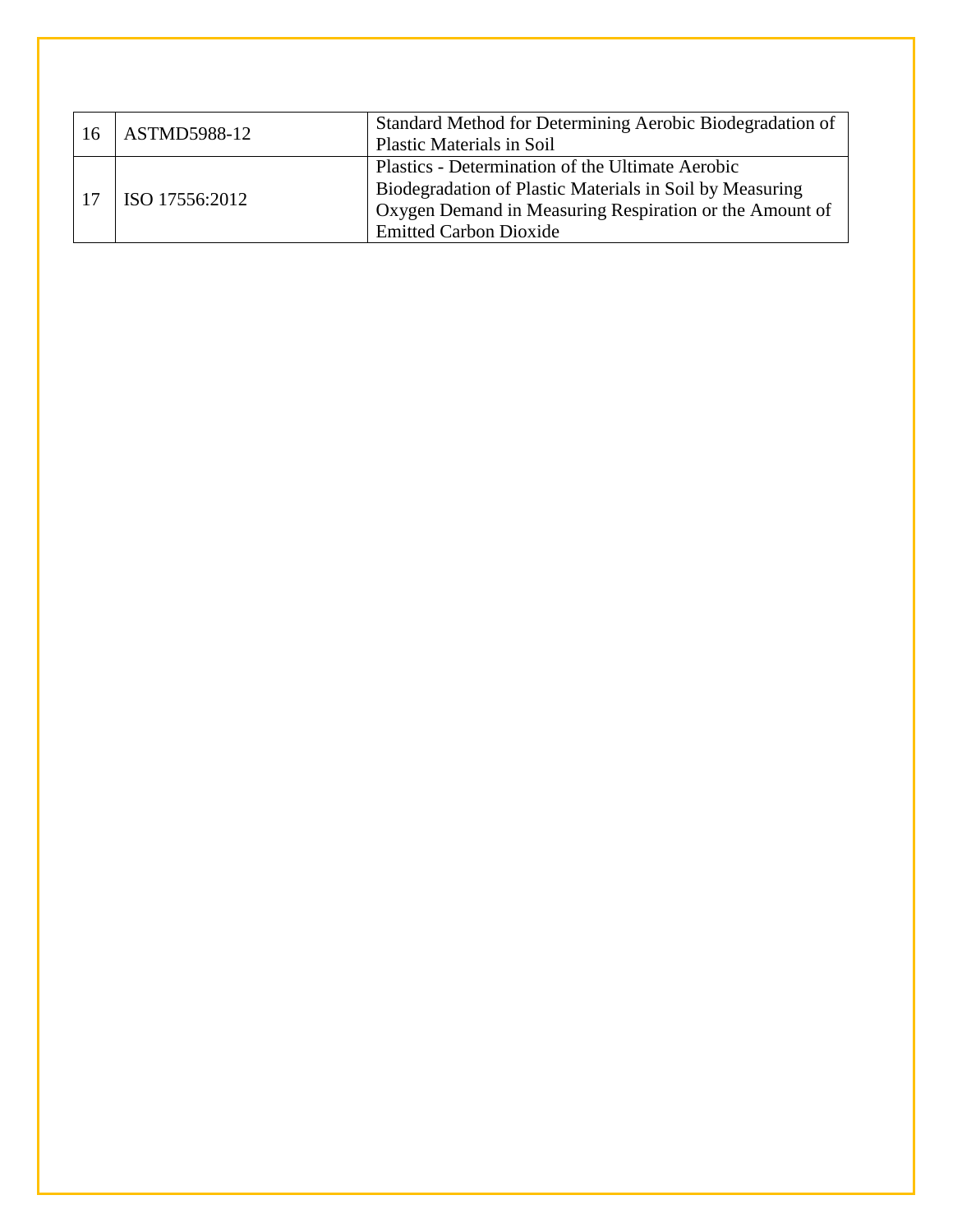#### **Annex (3)**

## **Conformity Assessment Form (Type 1a) according to ISO/IEC 17067 Type Approval**

#### <span id="page-17-1"></span><span id="page-17-0"></span>**1/1 Type Approval**

Type approval is defined as one of the conformity assessment procedures, where the notified body shall review the technical design of the product and check its validation, then acknowledge that the technical design of the product meets the requirements of the related Saudi technical regulations.

Type approval can be made via one of the following two ways:

- **A)** Inspecting a typical sample of the full product, to be representing the expected production (production model)
- **B)** Evaluating the technical design conformity of the product by reviewing the technical documentation and guides (design model), in addition to inspecting a representative sample of the proposed production (prototype), particularly for one or more of the parts that are more hazardous of the product (combining production model and design model)

#### **1/2 Type Approval Procedures**

#### **1/1/2 Submitting an Application for Type Approval from a Notified Body**

The manufacturer shall apply for type approval from a notified body of his choice; provided that the application includes the following:

- **A)** Manufacturer's name and address
- **B**) A written declaration that he did apply to any other notified body
- **C)** Technical documents that enable evaluating the product's conformity with the requirements of Saudi technical regulations. These documents shall include proper analysis and evaluation of risks.
- **D)** Technical documentation shall define the requirements applicable to the product; to include - as required by the evaluation - the design, manufacturing and operation (usage) requirements of the product.
- **E)** The technical documents shall include the following items, as a minimum:
	- **1)** General description of the product
	- **2)** Design, manufacturing drawings and horizontal projections (diagrams) for the product elements, units, divisions and subdivisions, etc.
	- **3)** Any descriptions and explanations needed to understand the drawings, diagrams, and operation (usage) of the product.
	- **4)** List of fully or partially applicable Saudi standards or any other relevant technical specifications approved by SASO, in addition to a description of the solutions adopted to meet the essential requirements according to the Saudi technical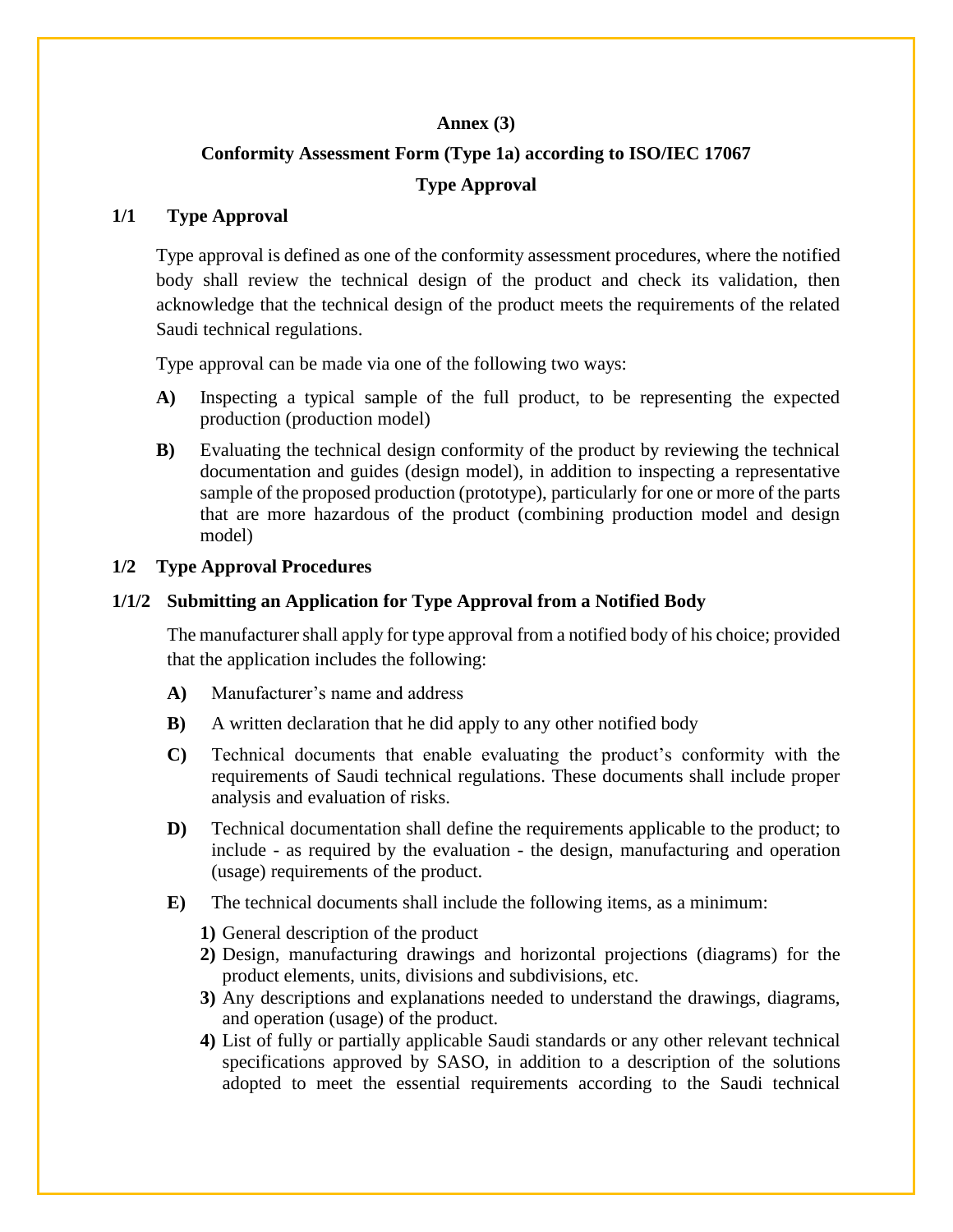regulations, in case of not applying the standards listed. In case of partial use of Saudi standards, technical documentation shall clarify the applied items.

- **5)** Design calculations reports, operations monitoring and testing reports, etc.
- **6)** Test reports.
- **7)** Representative samples of the proposed production. The notified body may request additional samples if needed.
- **8)** Evidence supporting the appropriateness of the technical solutions adopted in the design, shall refer to all the documents followed, especially in case of the nonapplication of Saudi standards and/or the appropriate mentioned technical criteria. Supporting evidence shall include, when necessary, the results of tests performed in the laboratory at the manufacturer's discretion, or in another laboratory under his responsibility.

#### **2/1/2 Tasks of the Notified Body**

#### **A) With respect to product**

Study of the technical documentation and supporting evidences for the purpose of assessment of the technical design of the product.

#### **B) With respect to samples**

- **1)** Ensure that the manufacturing of samples is in conformity with the technical documentation, in addition to identifying the designed elements in accordance with the Saudi standards, and those designed according to other specifications.
- **2)** Performing the appropriate examinations and tests, either personally to through an agent to assure that the technical solutions adopted by the manufacturer meet the key requirements specified in standards, in case of non-application of relevant specifications.
- **3)** Performing appropriate tests, or either personally or through an agent, to make sure, in the case of non-application of Saudi standards and/or other appropriate specifications, that the technical solutions adopted by the manufacturer meet the basic requirements of the Saudi technical regulations.

Defining the testing body in agreement with the manufacturer.

#### **C) With respect to the Decisions of the Notified Body**

- **1)** The notified body shall issue an evaluation report of all actions carried out and its outputs. The notified body shall not publish the report in whole or in part without the manufacturer's approval.
- **2)** If type is conforming with the requirements of Saudi technical regulations applied to the product in question, the notified body shall issue a type approval certificate for the manufacturer, It shall include the manufacturer's name and address, results of tests, terms of validity- if any-, the information necessary to determine the accredited type, and the certificate may also include related attachments.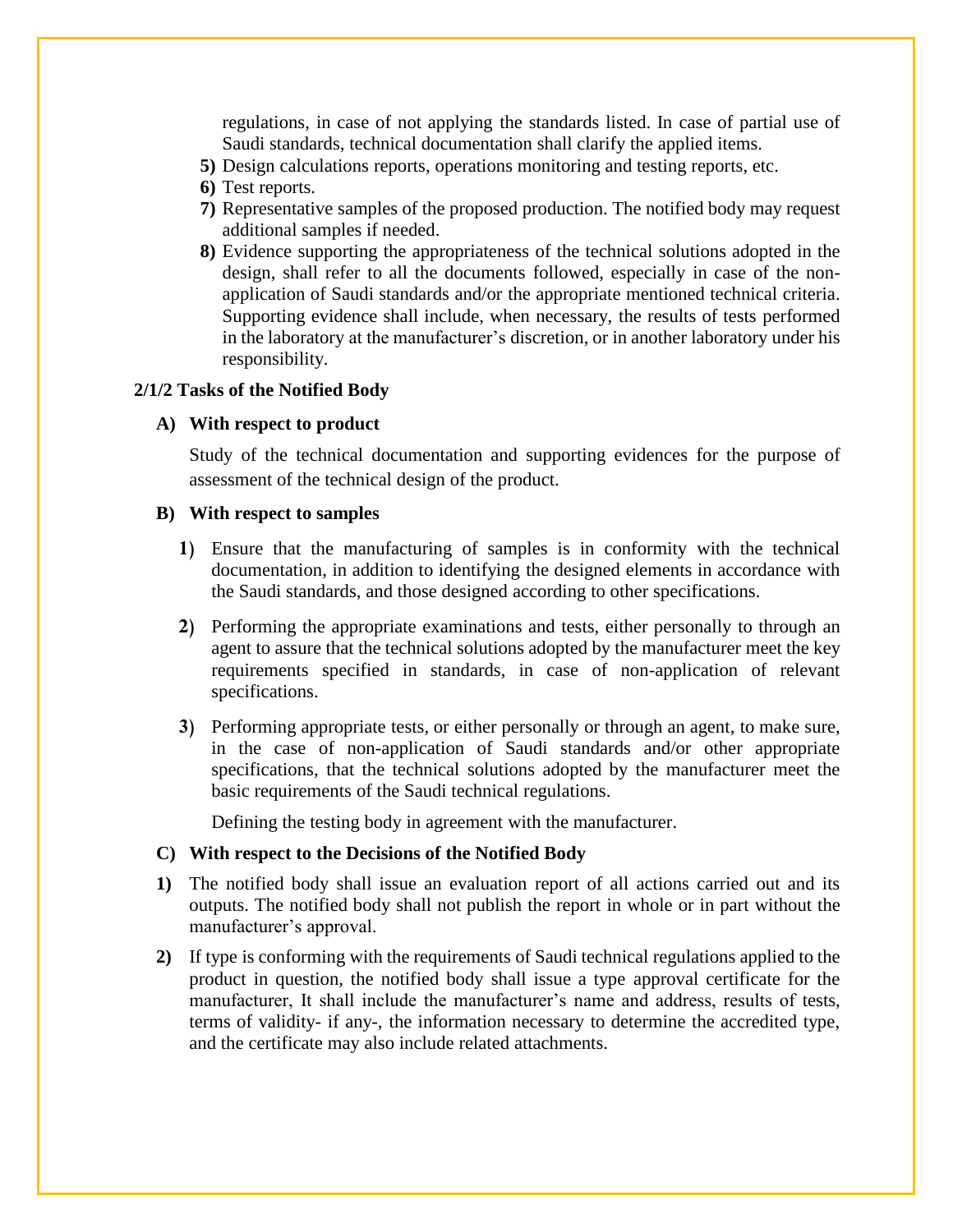- **3)** The certificate, and its attachments, shall include all appropriate information needed to assess the conformity of products manufactured in accordance with the tested type and to make the surveillance during operation.
- **4)** If type was found not conforming with the Saudi technical regulations' requirements applied to the product in question, the notified body shall not issue a type approval certificate, and it shall inform the applicant of its decision, accompanied with a detailed justification concerning the non-issuance of type approval certificate.
- **5)** The notified body shall keep pace with all known technical developments, whenever these developments refer to non-conformity of the accredited type with the requirements of the Saudi technical regulations, then the notified body shall determine the need to perform additional testing, and inform the manufacturer in this case.
- **6)** The manufacturer shall inform the notified body, that retains the technical documentation for the issued type approval certificate, with all the changes that may affect the product conformity of the attested type; according to the requirements of Saudi technical regulations. The manufacturer shall also inform the notified body with any changes to the terms of type approval certificate applicability, as such changes require further attesting on initial type approval certificate.
- **7)** Each notified body shall inform SASO with type approval certificates and with any additions issued or certificates withdrawn. The notified body shall, on regular basis, or when required provide a list of type approval certificates and with any additions refused or with certificates suspended or restricted in any way.
- **8)** Each notified body shall inform other notified bodies of type approval certificates and also any refused additions, and with additions suspended or restricted in any way. Also it shall be informed, when required, with type approval certificates or any issued additions.
- **9)** When required, SASO and other notified bodies can obtain copies of type approval certificates and/or additions thereto. SASO can, when required, obtain copies of technical documentation and test results carried out by the notified body. The notified body shall keep a copy of type approval certificate, its attachments, and inserted additions in addition to the technical documents, including documents attached from the manufacturer until the certificate's expiry date.
- **10)** Manufacturer shall keep a copy of type approval certificate, its attachments, and inserted additions thereto, in addition to the technical documents. Also, the manufacturer shall make all of these available to Regulatory Bodies and market survey authorities for 10 years after the product's placement in the market.
- **11)** The supplier can submit the application mentioned in clause (2/1/1) above, and carry out pre-mentioned on behalf of the manufacturer, provided that the manufacturer gives his consent.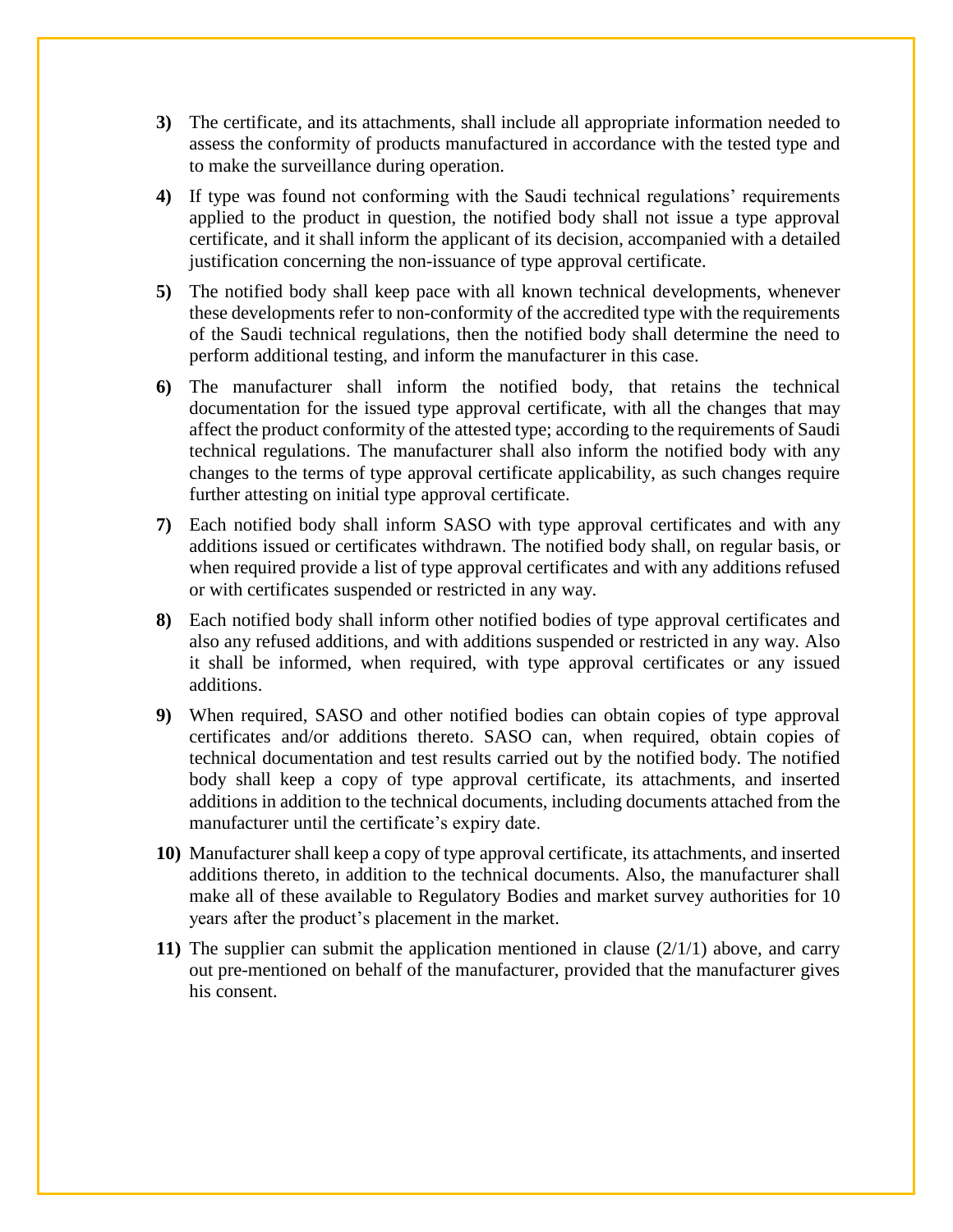## **Annex (4)**

#### **Supplier Conformity Declaration Form**

*This form shall be filled in on the company's letterhead papers*

## **Supplier Conformity Declaration**

### **1) Supplier Details:**

#### Address:

**2**)

| Category:                                                                                                                             |
|---------------------------------------------------------------------------------------------------------------------------------------|
| Reference Standards / Technical Specifications                                                                                        |
| We, hereby, acknowledge that the above-mentioned product is conforming with the Saudi<br>), and the Saudi standards included therein. |
|                                                                                                                                       |
|                                                                                                                                       |
|                                                                                                                                       |
|                                                                                                                                       |

<span id="page-20-0"></span>Date: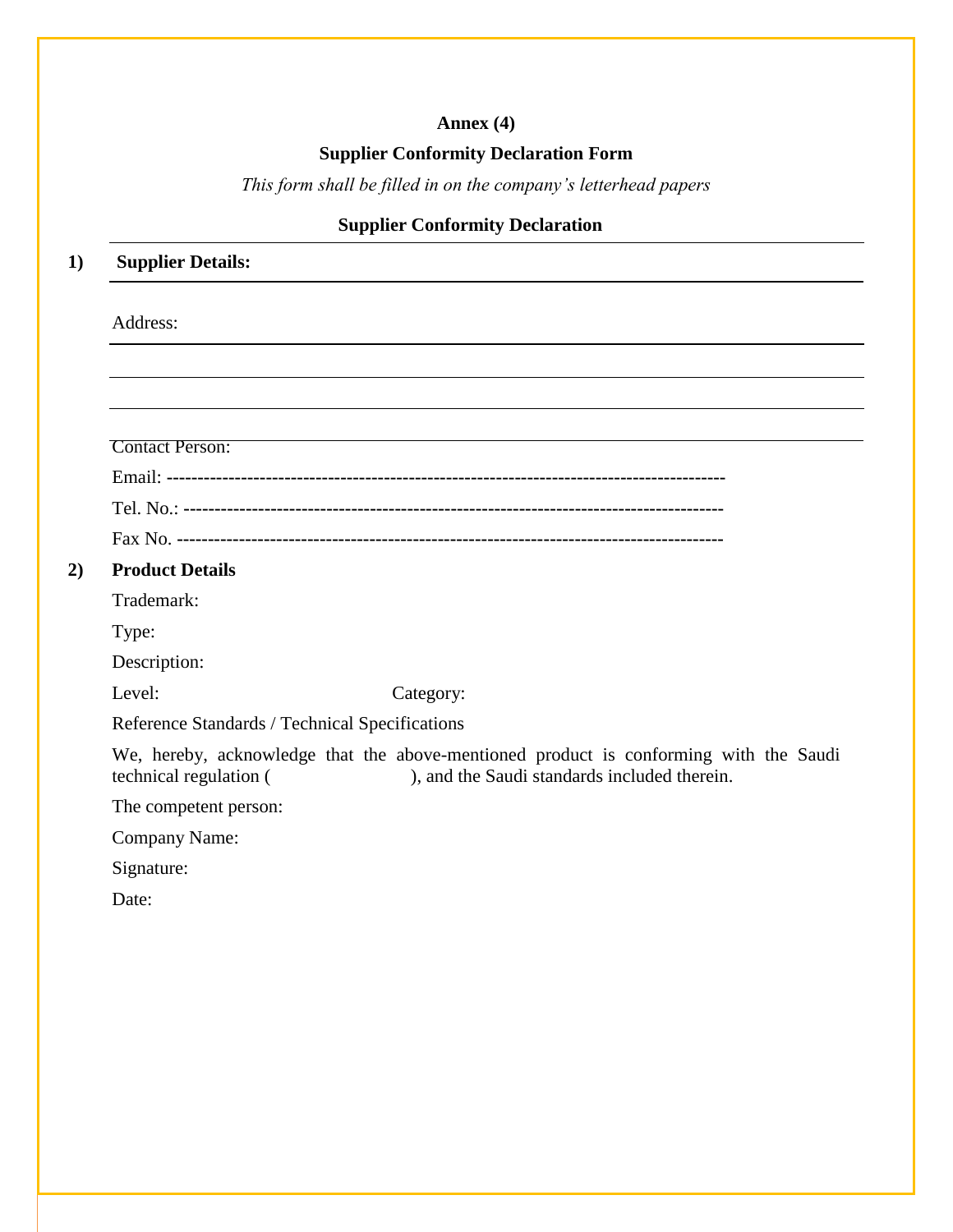#### **Annex (5)**

#### <span id="page-21-0"></span>**Test Reporting**

The report shall identify the following:

- **1)** Product use and purpose of application in a clear statement.
- **2)** Product specifications (characteristics) including its thickness.
- **3)** Polymer type.
- **4)** The required storage conditions that maintains the properties of plastics and that prevent premature biodegradation, in addition to clearly stating the shelf-life.
- **5)** There shall be information on shipment tracking, terms of shipment and transportation, and the required level of humidity and temperature.
- **6)** Stating the anticipated storage and operation periods.
- **7)** Recording the conditions of exposure concerning temperature, timing, moisture and oxygen.
- **8**) Recording the conditions of and time of exposure to radiation  $(kJ/m^2)$ . nm at 340 nm), if used.
- **9)** Reporting each of the molecular weight, tensile elongation and percentage of gel materials in samples before and after the indicated time for abiotic test exposure.
- **10)** The mass before and after the test shall be reported.
- **11)** The extent of biodegradation, expressed in a percentage of theoretical carbon dioxide, shall be reported.
- **12)** The percentage of gel or other non-degradable components, shall be assigned.
- **13)** Volatile materials produced by the oxidation process (carbon dioxide) shall be specified.
- **14)** Metal concentrations specified in table (1) below shall be announced.
- **15)** Stating the type, amount and source of recycled materials used in the final product, if any.

Note: Additives can have a very significant effect on the performance of the oxo-biodegradable additions system. Stabilizers, such as antioxidants or UV absorbers in the substrate film, can slow down the degradation response while certain types of pigments can accelerate degradation.

| <b>Element</b> | mg/kg of dry<br>material | <b>Element</b> | mg/kg of dry<br>material |
|----------------|--------------------------|----------------|--------------------------|
| Zn             | 150                      |                |                          |
|                | эu                       | Mo             |                          |
|                |                          | Se             | 0.75                     |
|                | د.(                      | AS             |                          |
| D1.            |                          |                |                          |

#### **Table (1) The maximum allowed metal concentrations in mg/kg of dry material**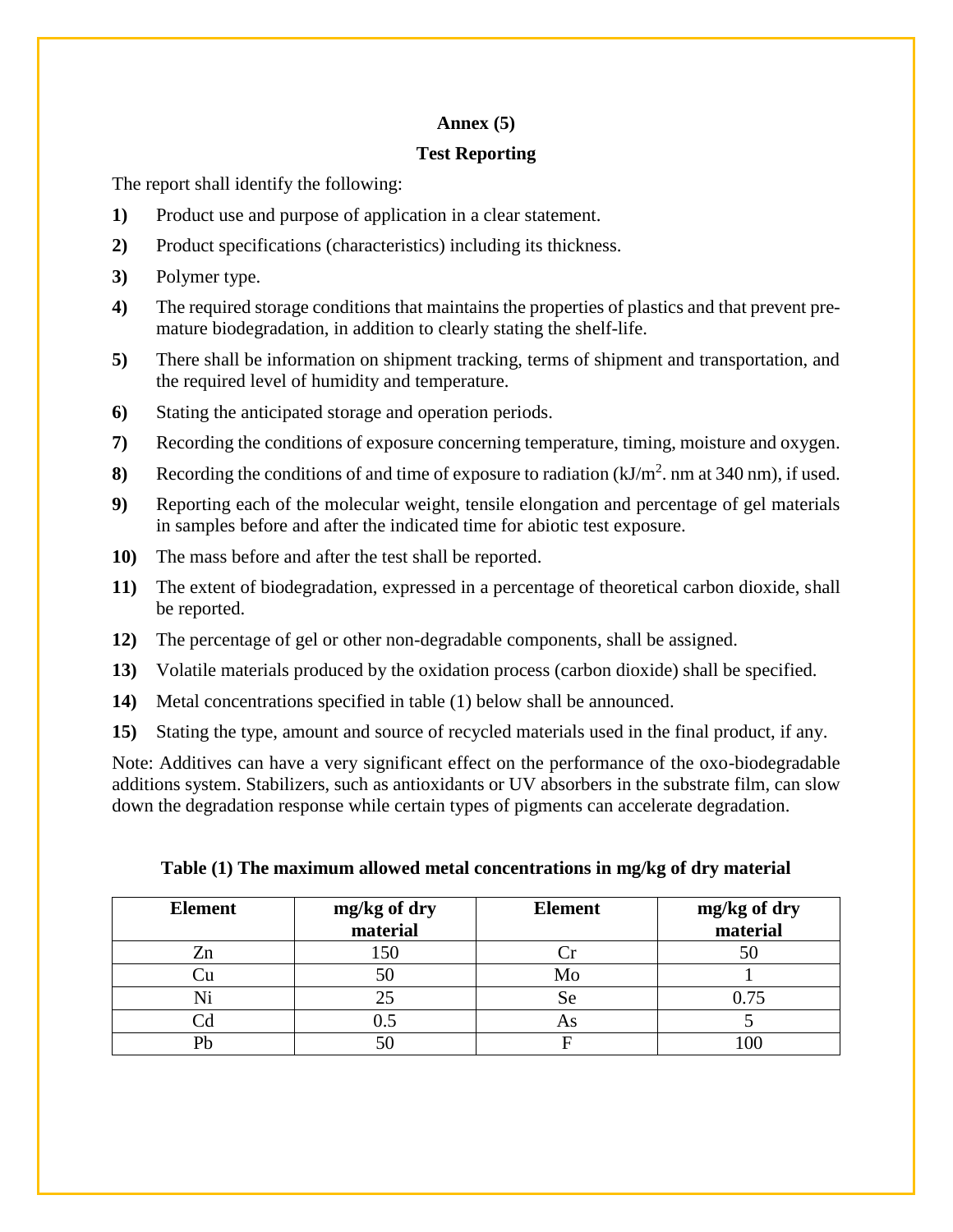## **Test Report Form**

<span id="page-22-0"></span>

| Report on materials test according to KSA standard |                                                                                |          |                        |  |  |
|----------------------------------------------------|--------------------------------------------------------------------------------|----------|------------------------|--|--|
| Date of report:                                    |                                                                                |          | Date of reporting      |  |  |
|                                                    |                                                                                | issuance |                        |  |  |
| Name of the manufacturer and                       |                                                                                |          | <b>Test laboratory</b> |  |  |
| / or the trademark                                 |                                                                                |          |                        |  |  |
| Sample submitting entity                           |                                                                                |          | No. of testing report  |  |  |
| 1- Target application                              |                                                                                | pages    |                        |  |  |
| 2- Plastic type                                    |                                                                                |          |                        |  |  |
| 3- Production date                                 |                                                                                |          |                        |  |  |
| 4- The shelf life period                           |                                                                                |          |                        |  |  |
| Sample masses (mg)                                 |                                                                                |          |                        |  |  |
| Sample sizes (mm)                                  |                                                                                |          |                        |  |  |
| <b>Tested</b>                                      | Abiotic degradation test                                                       |          |                        |  |  |
| <b>Test used</b>                                   | <b>Results</b>                                                                 |          | Reference standard     |  |  |
| Exposure cycle A) and total                        |                                                                                |          |                        |  |  |
| exposure time Lamp UV used,                        |                                                                                |          |                        |  |  |
| humidity/Temperature                               |                                                                                |          |                        |  |  |
| $1 - M.wt$                                         |                                                                                |          |                        |  |  |
| 2- Tensile strength                                |                                                                                |          |                        |  |  |
| 3- Gel content                                     |                                                                                |          |                        |  |  |
| 2- Elongation and strength                         |                                                                                |          |                        |  |  |
| 3- Gel content                                     |                                                                                |          |                        |  |  |
|                                                    |                                                                                |          |                        |  |  |
| <b>Biotic test</b>                                 | Biotic test report attached                                                    |          |                        |  |  |
| Plant-toxicity                                     | Plant - toxicity test, report attached according to 5/6 of<br><b>SASO 2879</b> |          |                        |  |  |
| metals concentration                               | metals test report attached according to 5/1/4 of SASO 2879                    |          |                        |  |  |
| Product fit to its standard                        | The test report attached as per each product standard                          |          |                        |  |  |
|                                                    | reporting requirements                                                         |          |                        |  |  |